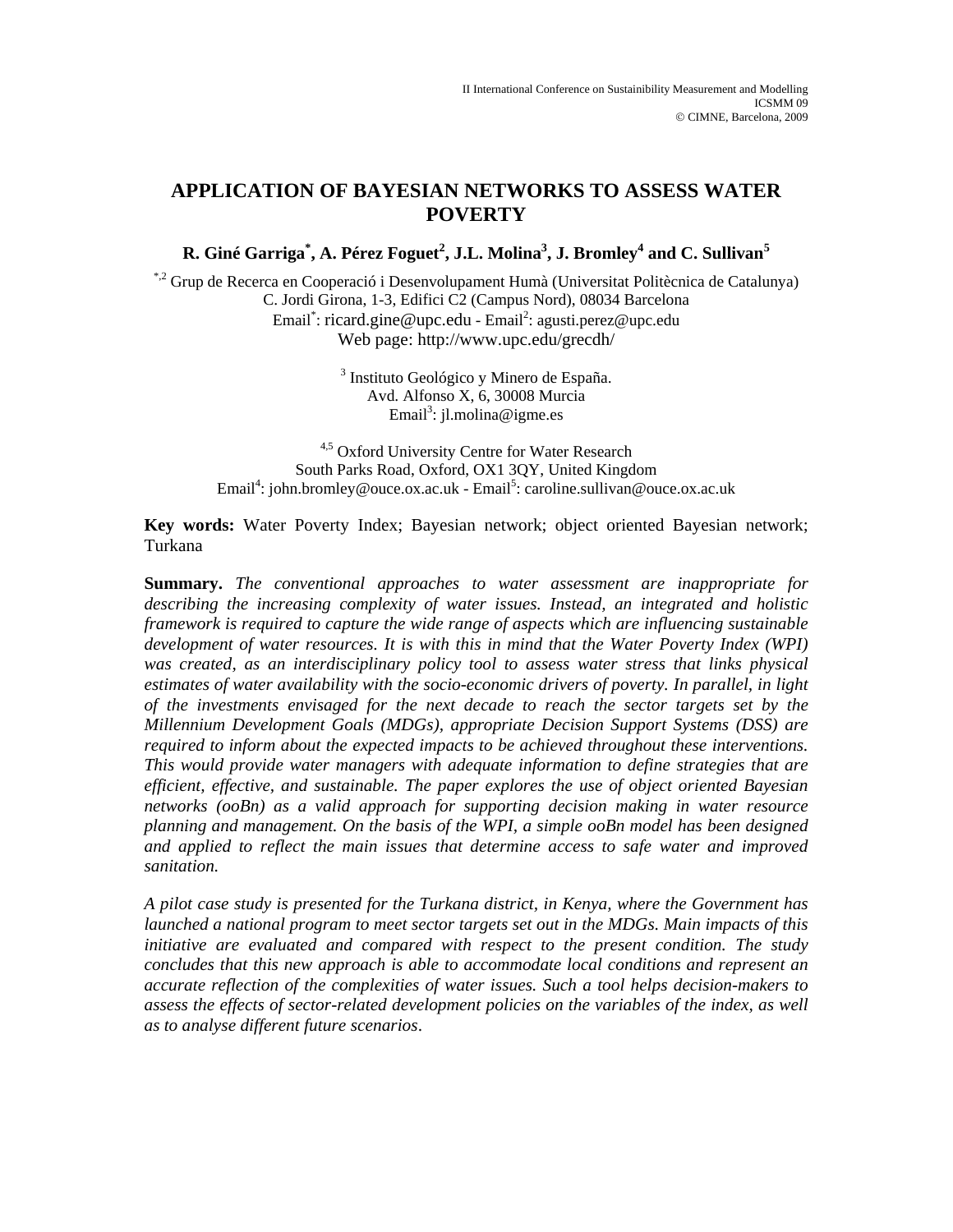## **1 INTRODUCTION**

In recent years, the provision of a reliable, sustained and safe water supply for people worldwide has become a top priority on the international agenda. To highlight concern, in 2000 the United Nations launch the Millennium Development Goals (MDGs), and set international targets for the water sector. In particular, Target 10 of Goal 7 explicitly deals with people who do not have access to safe drinking water and basic sanitation<sup>1</sup>. Nevertheless, for many developing countries the situation presents a huge challenge, and significant investments are envisaged for the next decade.

It is essential to be able to assess the impact achieved throughout these interventions to allow efficient and sound decision making. Appropriate indicators are thus needed to measure performance and allocate resources to deliver basic services where they are most needed. Up to date, the evaluation strategies have often been inefficient, with only a few aspects related to the water cycle being taken into consideration. In other words, traditional "access" indicators have not been able to provide accurate information for sector monitoring, nor they have properly assessed the extent to which water resources usage is sustainable in the long run.

Several issues impact the ability of people to access safe water and improved sanitation, which may be different in nature (physical, social, economic, ecological, etc.). An interdisciplinary approach is required to produce an integrated assessment of water scarcity, by linking physical estimates of water availability and the socio-economic factors which impact on access and use of this resource. The Water Poverty Index<sup>2</sup> (WPI) provides a suitable framework in this respect since it encompasses water resources availability, people's ability to get and sustain access to water, to use this resource for productive purposes, and environmental factors which impact on the water supply to ecosystems.

Such an index should enable decisions to be made on a much wider basis, though a comprehensive Decision Support System (DSS) is required to properly collect data from many sources and integrate them to inform decisions. The methodology that has been developed in this study to model water poverty exploits the flexibility of Bayesian networks (Bns), a type of DSS based on the concept of conditional probability<sup>3</sup>. Bns are techniques that have gained a reputation of being helpful for simulating complex problems which involve uncertain knowledge<sup>4</sup>. In the water resource context, where many variables are highly interlinked and uncertainty plays a key role<sup>5,6</sup>, they have been increasingly applied as an aid to decision-making<sup>4,5,6,7,8,9</sup>. The paper particularly focuses on the construction of a model made up of traditional and object oriented Bayesian Networks (ooBn). Such approach allows complex domains to be described in terms of interlinked objects, and thus provides an appropriate framework to simultaneously deal with the main components of the Water Poverty Index (Resources, Access, Capacity, Use and Environment).

This case study was developed for the Turkana District, in Kenya, where the Government has launched a programme to improve the access to sustained water supplies, sanitation infrastructure and hygiene (WASH) for the rural population in 22 districts. Taking the original WPI definition as a starting point, the objective of this article is to demonstrate the usefulness of Bns to inform about the foreseen impact of this initiative. It is shown that these networks are able to accommodate the complexities of water issues, and that Bns have the potential for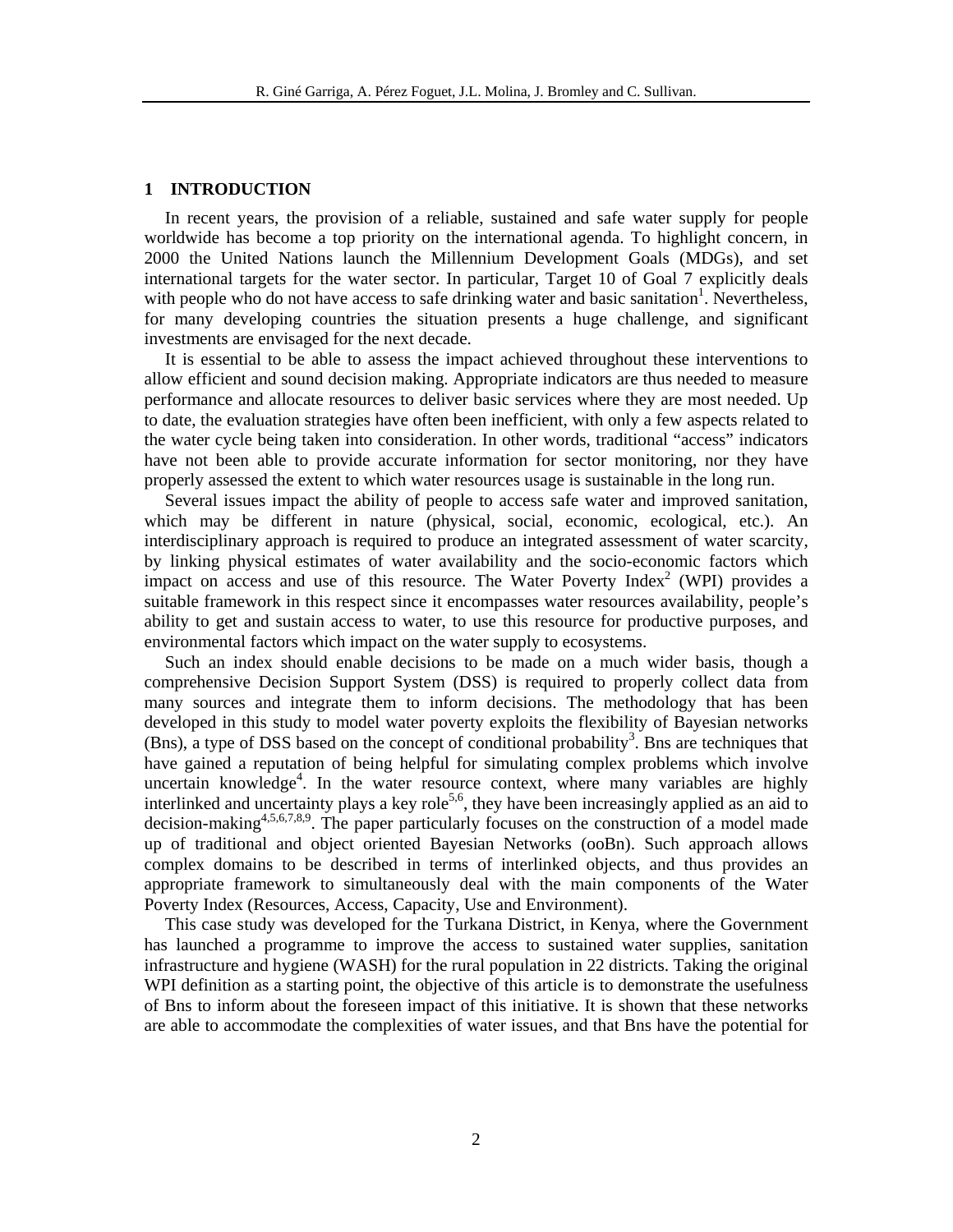wider implementation as policy tools in the context of water resources management. The paper is structured in the following way. After the present introduction, Section 2 describes the context of the study, including the theoretical basis and the regional setting. Section 3 goes through the process of network construction. An assessment of the WASH Programme applying developed networks is presented in Section 4. Major findings are highlighted in Section 5 to conclude the study.

### **2 CONTEXT OF THE STUDY**

In the light of implementation of the Programme, the issue of prioritization becomes crucial in determining the most cost-effective strategy. Water planners and policy makers are faced with an increasing and competing demand, a variety of alternative interventions, but with limited resources. If the approach focuses on an equally universal distribution programme, this is likely to be inefficient. In contrast, to have a decision making process able to integrate the expected impact of a range of potential actions would provide managers with adequate information to define strategies that are efficient, effective, and sustainable. With this second approach, a suitable solution to assist sector-related stakeholders in predicting the effects of WASH interventions would be the use of Bns.

This paper first adopts the WPI framework because of its comprehensiveness to integrate all relevant water issues. On the basis of this conceptual framework, a Bayesian network model is applied as an appropriate management tool. This would enable decision makers to make rational and informed choices between alternative actions during the Programme implementation.

In this section, the context of the study is summarized. It introduces the framework of the index, as well as the theoretical background of Bns. Finally, the regional setting of the case study is briefly outlined.

## **2.1 The Water Poverty Index**

The Water Poverty Index, introduced by Sullivan<sup>2</sup>, is a holistic tool that integrates the key issues relating to water resources, aimed at identifying the ability of countries or regions to address their water supply needs. The development of such an index should enable decision makers to identify and track the physical, economic and social drivers which link water and poverty<sup>2</sup>. Its theoretical framework distinguishes a number of aspects which reflect major preoccupations in low-income countries related to the provision of water: physical availability of water resources (R), extent of access to water (A), people's ability and capacity for sustaining access (C), ways in which water is used for different purposes (U), and the environmental factors that impact on the ecology which water sustains (E).

Numerically, the WPI $^{10}$  is given by:

$$
WFI = \frac{w_r R + w_a A + w_c C + w_u U + w_e E}{w_r + w_a + w_c + w_u + w_e}
$$
(1)

where WPI is the index value for a particular location, and w is the weight applied to each of the components. Different weighting systems can be employed to indicate the importance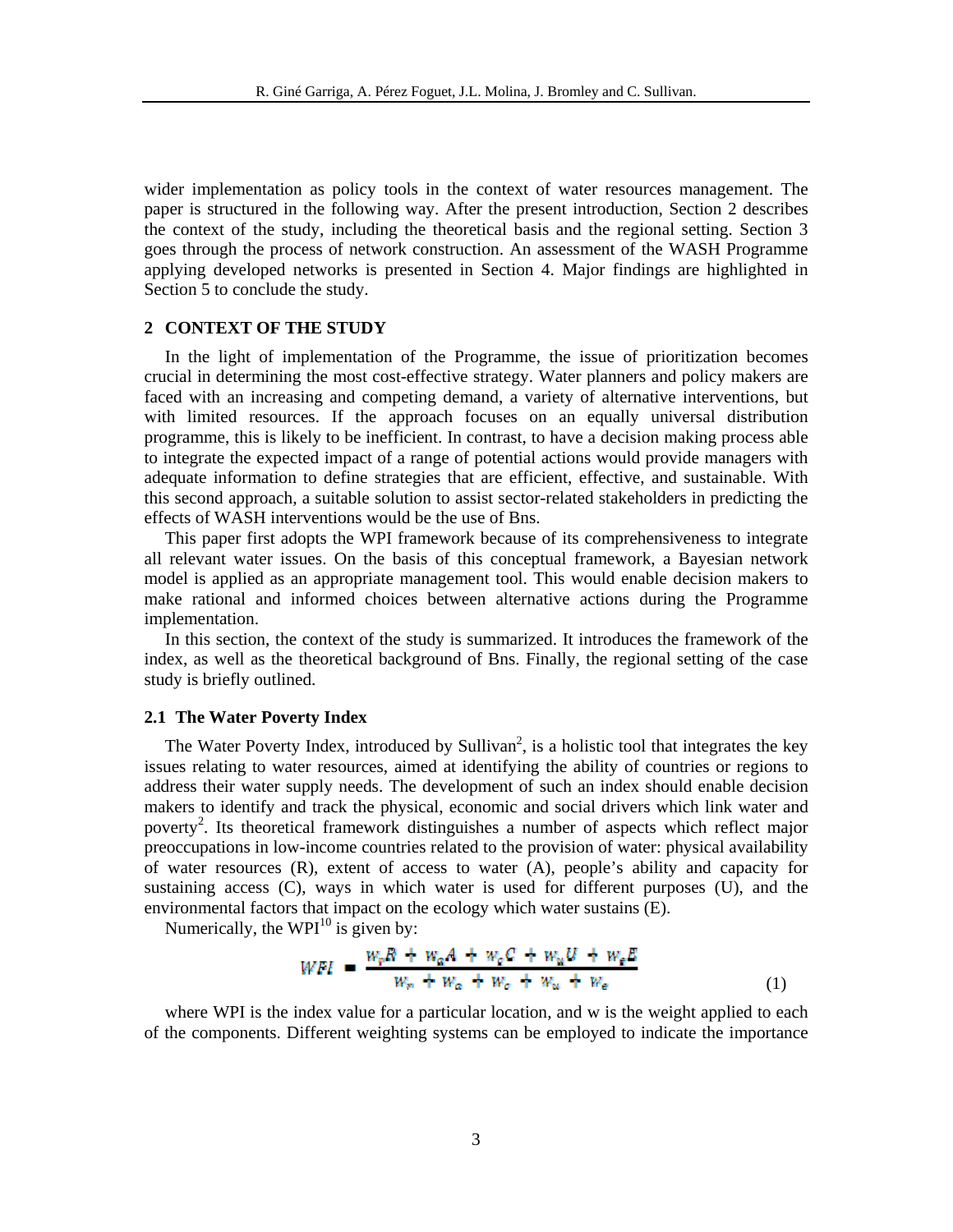of each variable. Nevertheless, equal indicator weights are often preferred, since there is no evidence that it be otherwise<sup>10</sup>. Likewise, use of an additive structure appears to make the index more transparent and acceptable to different stakeholders than other aggregation functions (e.g. geometric, multi-criteria ...).

## **2.2 Bayesian Networks**

A Bayesian network (Bn) is a type of decision support system based on probability theory using Bayes' rule. Bns are directed acyclic graphs that exploit the duality between an interaction graph and a probability model<sup>5</sup>. The graphical structure provides a visual representation of the logical relationship between variables, while conditional probabilities quantifies this relationship and are thus required to fully run the network. They are made up of three different elements<sup>3</sup>; (i) a series of nodes representing a set of variables that are relevant to the problem at hand, (ii) the links between these variables which express cause-effect relationships among them, and (iii) the conditional probability tables (CPTs) behind each node that are used to assess the extent to which one variable is likely to be affected by the others. It has to be noted in this regard that the conditional probability values in the CPTs of different nodes are independent from each other, and consequently, they can be populated individually with best information available for each variable<sup>5</sup>. As more data or knowledge is accessed, the relevant CPTs might be updated to reflect the improved data set<sup>5,6</sup>.

In this respect, Bns are powerful for incorporating data and knowledge from different sources and domains  $5, 6, 7$  such as the economic, social, physical or environmental; and this key characteristic makes them particularly suited for addressing the water assessment issue in an interdisciplinary, holistic way. Similarly, this technique might be especially helpful when there is scarcity or some degree of uncertainty in the data<sup>6,7</sup>. In those situations involving uncertain knowledge or when a large number of factors that are linked together need to be taken into consideration, Bns might be used to support decision-making<sup>6</sup>. Again, this makes this technique an adequate policy tool in the field of water resource management, where dealing with complex environmental systems is inevitable, and since data are often uncertain and scarce.



Figure 1: Simplified OOBN for assessing incidence of diarrhoea, containing "Access to Sanitation" and "Distance to Waterpoint" as input nodes and "Domestic Water Consumption" as an output node.

Nevertheless, a conventional Bn is unable to receive or transmit information from outside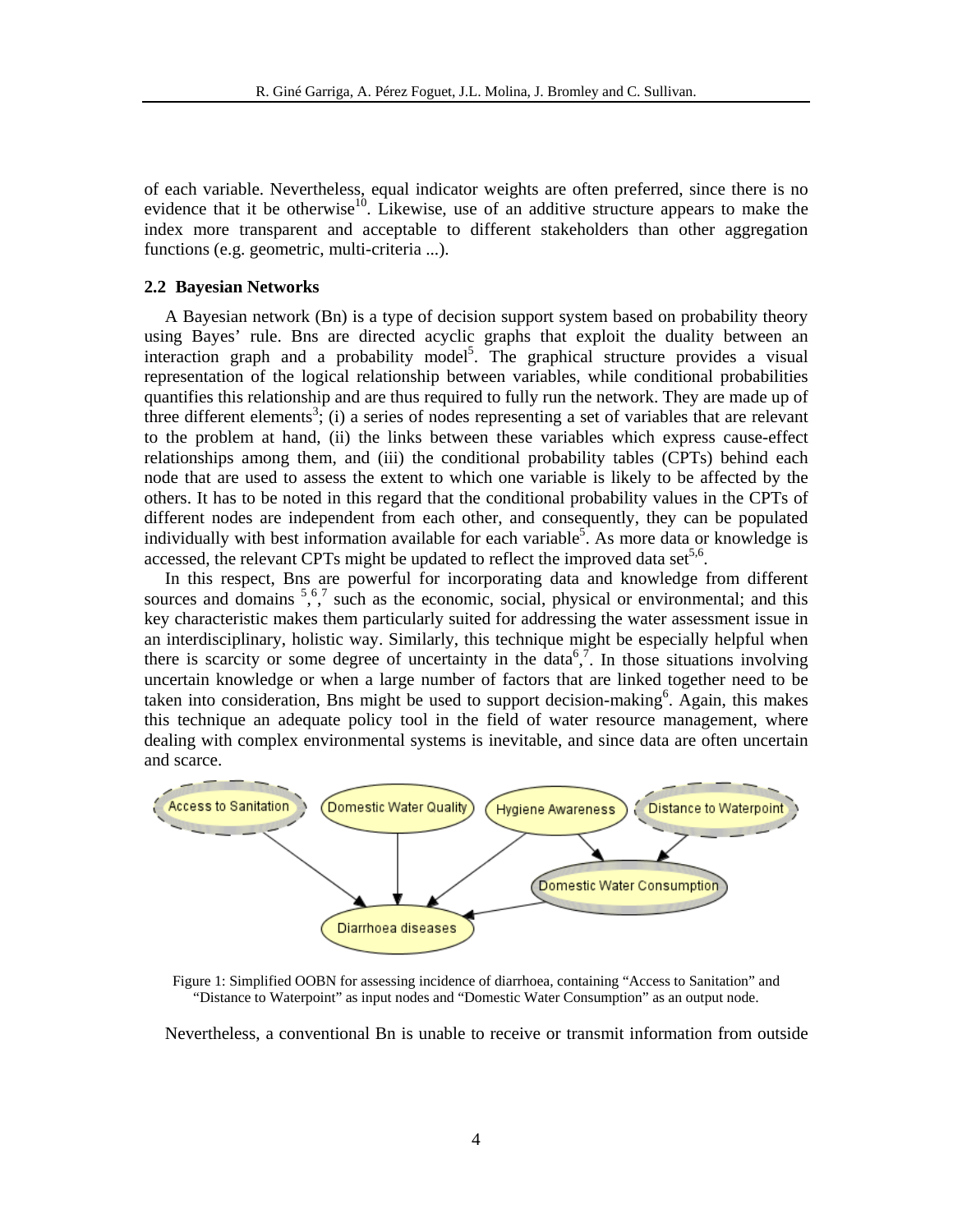the system<sup>8</sup>. Instead, an ooBn model provides a suitable framework that allows different networks to be linked together. In brief, an ooBn is a network that, in addition to the usual nodes, contains instance nodes. These nodes in effect represent an "instance" of another network, and are thus employed to import (input node) or export (output node) the information within different networks. In an ooBn, the following notations are used: input nodes are ellipses with shadow dashed line borders, and output nodes are ellipses with shadow bold line borders, as shown in Figure 1.

### **2.3 Regional setting**

The Turkana district is the largest in Kenya. It is also one of the poorest, with frequent droughts and famines, covering  $70,720 \text{ km}^2$  of some of the most arid parts of the country. Turkana is located in the Rift Valley Province, and borders on Uganda to the west, Sudan to the north west, and Ethiopia to the north east. The district, whose administrative headquarters is at Lodwar, is divided into 17 administrative divisions (see Figure 2). The population density in this vast district is low, the total population being estimated at 450,860 (1999 National Census).



Figure 2: Administrative boundaries of Turkana  $district^{12}$ 

Figure 3: Map of Kenya showing the Programme districts.

The main strategic challenges affecting water provision in the district include poor access to basic services, inadequate quality of water, weak control and regulation of water use, dam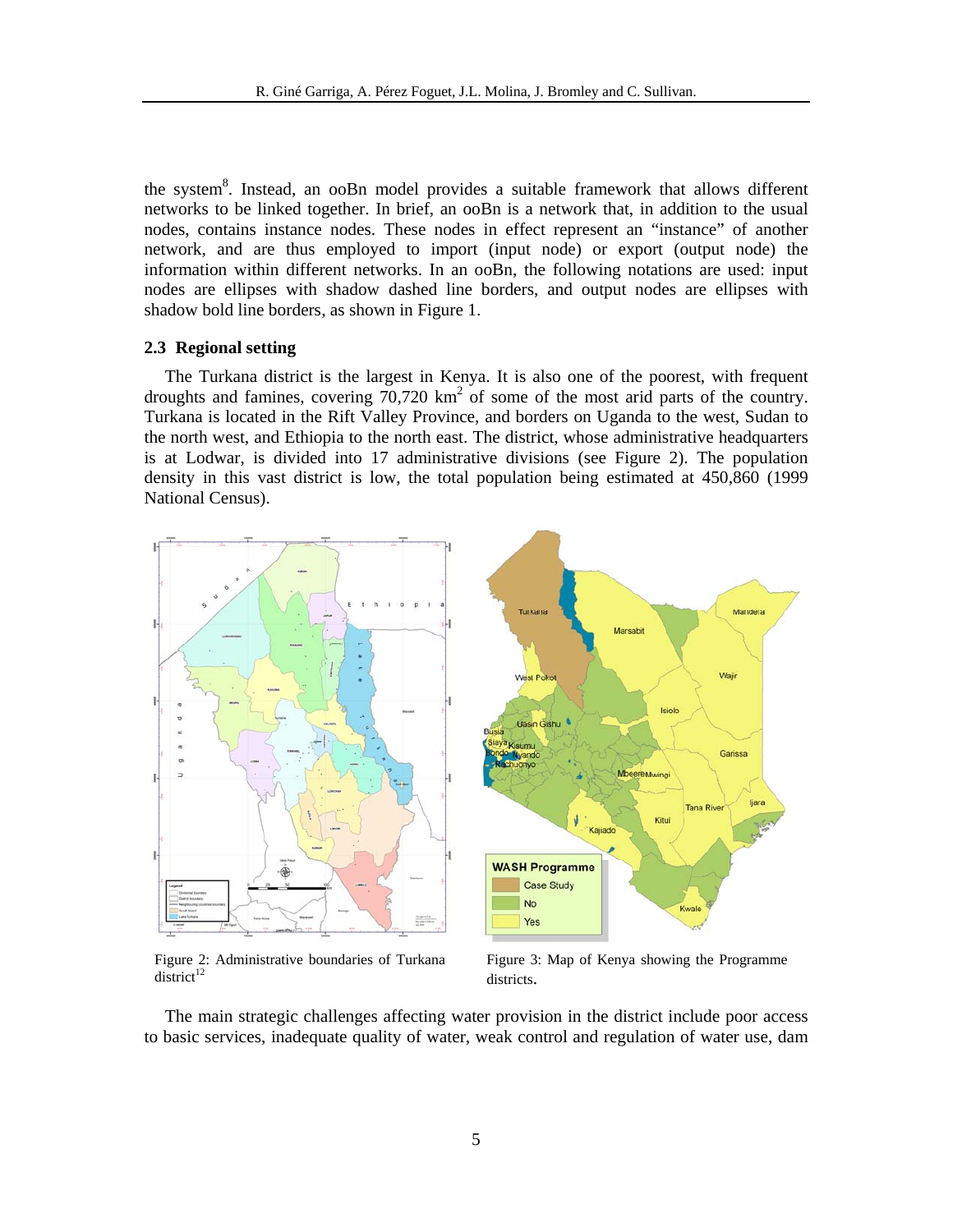silting, lack of maintenance of water supply facilities, and inadequate rain water harvesting<sup>11</sup>. In particular, and based on data at the national scale<sup>12</sup>, only 31% of the population living in rural areas are using improved sources for drinking water, while 36% of people have access to adequate sanitation facilities. As a consequence, the prevalence of water-related disease is increasing, contributing to higher rates of mortality among children under five years old. This currently stands at 115 per  $1,000$  children<sup>12</sup>, of which diarrhoeal diseases account for about 20% of cases. A priority concern is thus to address the major underlying causes of all these water-borne diseases; i.e. water quantity is insufficient and it is often unsafe to drink and to prepare food; the majority of households do not have toilet facilities; and primary caregivers do not have adequate hygienic practices.

Against this background, the Government of Kenya in collaboration with UNICEF have launched, with support from the Dutch Government, the Programme of Cooperation "Acceleration of Water Supply and Sanitation towards Reaching Kenya's Millennium Development Goals (2006 – 2011)". This initiative is aimed at increasing the access to improved water, sanitation and hygiene in 22 districts (see Figure 3), contributing to the achievement of the sector-related Millennium Development Goals.

As a pilot, this study focuses on one of these 22 districts, Turkana

# **3 DEVELOPMENT OF NETWORKS**

This section deals with the development of an ooBn to be used as a decision support tool, targeting the water poor at a local scale. In particular, the aim is to build a network to help assess the impact of the implementation of the WASH Kenyan Programme on water poverty at the community scale. To this end, a commercial software package produced by HUGIN has been used for Bn construction.

The method of network construction involves three key steps.

- i. *Identification of the variables relevant to the problem* and definition of key linkages among them. To assess the level of water poverty, the network has been divided into five sub-networks to represent the five components of the WPI. A large number of variables  $(81)$  have been identified and classified based on their nature<sup>3</sup>: "Objectives" are those variables the Programme aims to improve, and are depicted graphically in green ; "Interventions" are all the actions to be implemented through the Programme to achieve these objectives (in grey); "Intermediate Factors" are all the elements that link "Objectives" and "Interventions" (in blue); and "Controlling Factors" (in orange) are other variables which somehow influence the system but cannot be controlled (Table 1).
- ii. *Data collection for the probability tables that lie behind the variables*. A key part of the process is to make sure that the tables constructed for each variable are based on the best information available. Trying to influence and support decision-makers when the information provided is scanty or inaccurate would lead to meaningless results. In this paper, data used have been generated through a combination of relevant literature review and two major information sources: (i) the 'Water, Schools and Health Management Information System (MIS) for the Turkana District<sup>'12</sup>,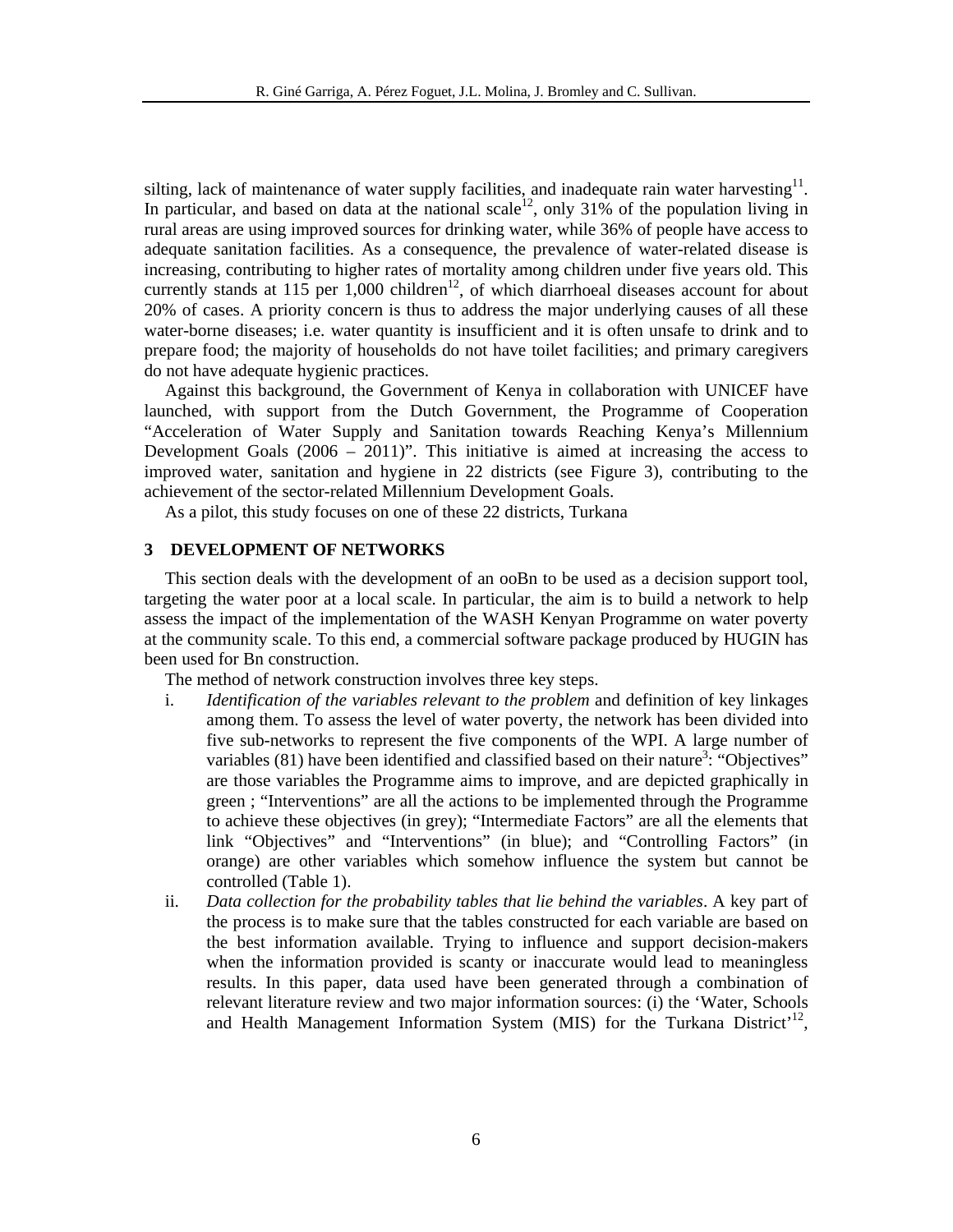which was developed as a comprehensive record of all water sources available in the district; and (ii) the main report of the Programme of Cooperation "Acceleration of Water Supply and Sanitation towards Reaching Kenya's Millennium Development Goals  $(2006 - 2011)^{13}$ . However, it has been noted that available data has been insufficient to accurately assess some nodes, and further refinements to the networks would be required in this regard.

| Sub-network                               | No. of<br><b>Variables</b> | Category  |                      |              |                      |  |
|-------------------------------------------|----------------------------|-----------|----------------------|--------------|----------------------|--|
|                                           |                            | Objective | <b>Interventions</b> | Interm fact. | <b>Control fact.</b> |  |
| Resources                                 | 13(4)                      | 3(1)      | 1(1)                 | 5(1)         | 4(1)                 |  |
| Access                                    | 21                         | 3         | $\overline{c}$       | 13           | 3                    |  |
| Capacity                                  | 18(1)                      | 3         | 5                    | 10           | (1)                  |  |
| Use                                       | 9(3)                       | 4(2)      | 2                    | 3(1)         | $- - -$              |  |
| Environment                               | 20(3)                      | 3(1)      | 2                    | 14(2)        | 1                    |  |
| Total                                     | 81                         | 16        | 12                   | 45           | 8                    |  |
| Note: In brackets, number of input nodes. |                            |           |                      |              |                      |  |

Table 1: Classification of variables at sub-network level

iii. Assignment of the states for all variables and completion of the conditional *probability tables* (CPTs). Once the variables have been defined and grouped, their states and probabilities are assigned using available data or expert knowledge. The CPTs are the core of the network since it is their values that will determine the outcomes, and thus special care should be given to this stage. The complexity and size of the CPTs depends on the number of parents and the number of states the respective variable has<sup>3</sup>. It is, therefore, advisable to construct the network with a limited number of parents and states; in this way the CPTs become much more manageable.

Explaining the meaning of each individual variable is not feasible, therefore, only a broad outline of the sub-networks follows.

### **3.1 Resources**

Water resources in Kenya have been diminishing because of environmental degradation, lack of water conservation, and spread of pollution sources: diffuse pollution sources such as silting and agrochemicals, and point pollution sources including industrial wastewater effluents, solid wastes, and domestic sewage<sup>14</sup>. But the most influential factor has been the variation in climate<sup>13</sup>.

Turkana district is particularly prone to frequent droughts. It receives an annual average rainfall of 120 mm, and the district is classified as  $arid<sup>11</sup>$ . The rainfall pattern and distribution is erratic both in time and space, although the probability of rainfall is the highest during the long rainy season between April and August.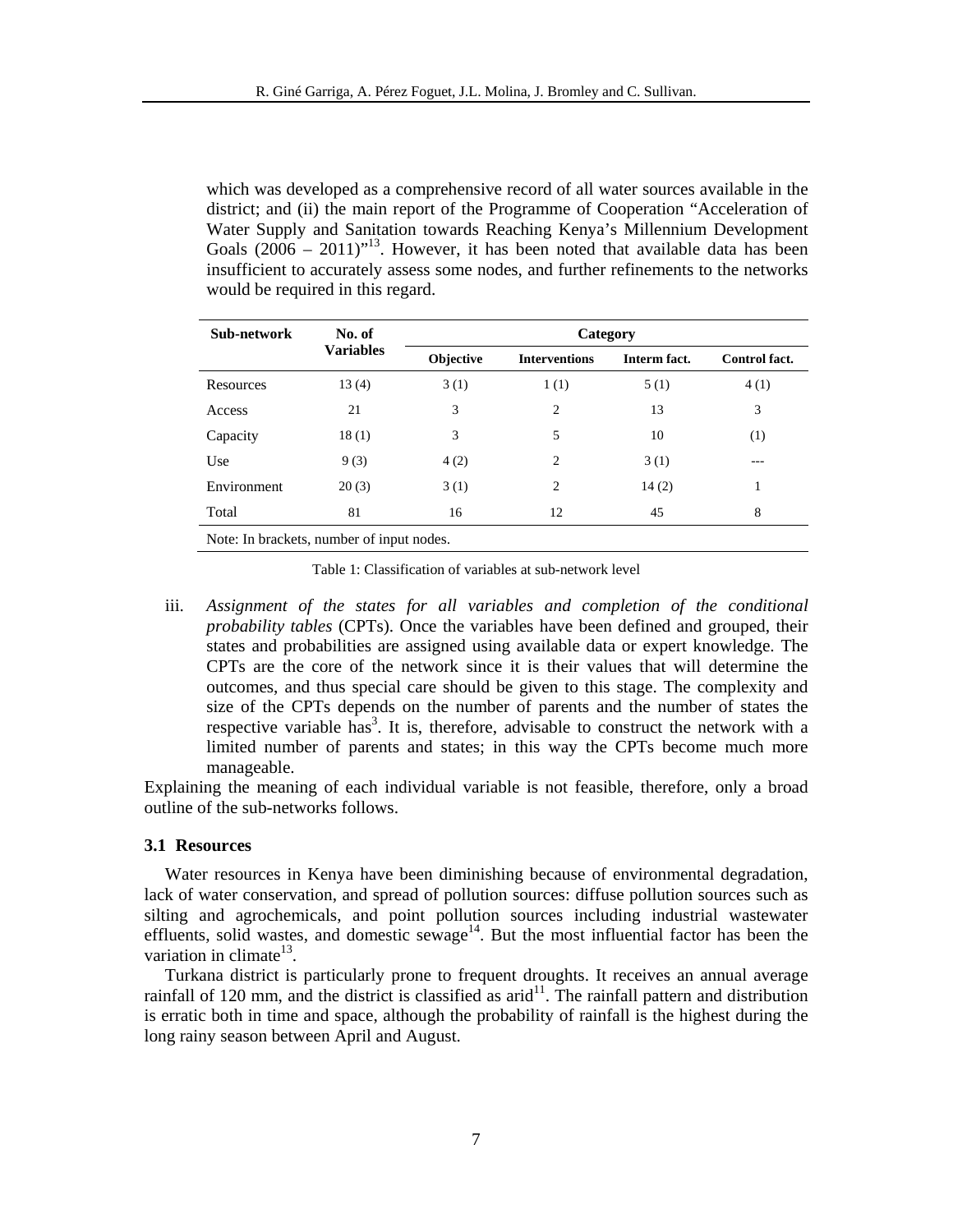The district's main sources of water are ephemeral rivers, Lake Turkana, underground water, springs, dams and pans. This resource is mainly exploited via gravity (basin irrigation) and direct access for domestic and livestock water supply<sup>12</sup>. Above all, the population relies on river and shallow wells for water, especially the shallow groundwater aquifer associated with dry riverbeds<sup>14</sup>. The district has 4 main seasonal rivers (Turkwel, Kerio, Suguta and Tarach), though the most important tributary of Lake Turkana is the River Omo, which enters the lake from Ethiopia and contributes more than 90% of the total inflow. The lake has no outlet, and water is lost mainly by evaporation. Very little hydrogeological data is available for effective evaluation in the region, and groundwater recharge zones and amount of groundwater recharge to the lake are largely unknown<sup>14,15</sup>. However, because of land degradation and the increasing number of settlements, it is likely that groundwater recharge has, to some extent, decreased<sup>14</sup>. There is thus a need to establish the extent and volume of groundwater resources and to initiate its sustainable development as a source of potable water in the region

The freshwater resources are critical for the livelihoods of the pastoralists and agropastoralists in this largely arid district. With the very low rainfall in the region, food security is inextricably linked to the water resources. However, the rate of abstraction is currently unsustainable and freshwater shortage is likely to become more acute<sup>14</sup>. There are thus a number of key strategic challenges in managing water resources that are constraining the capacity of the people to build a sustainable livelihood system around livestock $11$ . At least, communities need to be empowered to manage existing water facilities responsibly; and sources should be protected from domestic and livestock contamination.



Figure 4: The Resources sub-network

# *The Resources sub-network*

The 'Resources' network measures availability of water resources (Figure 4). It is based in the context of diminishing water availability as a result of inadequate management of water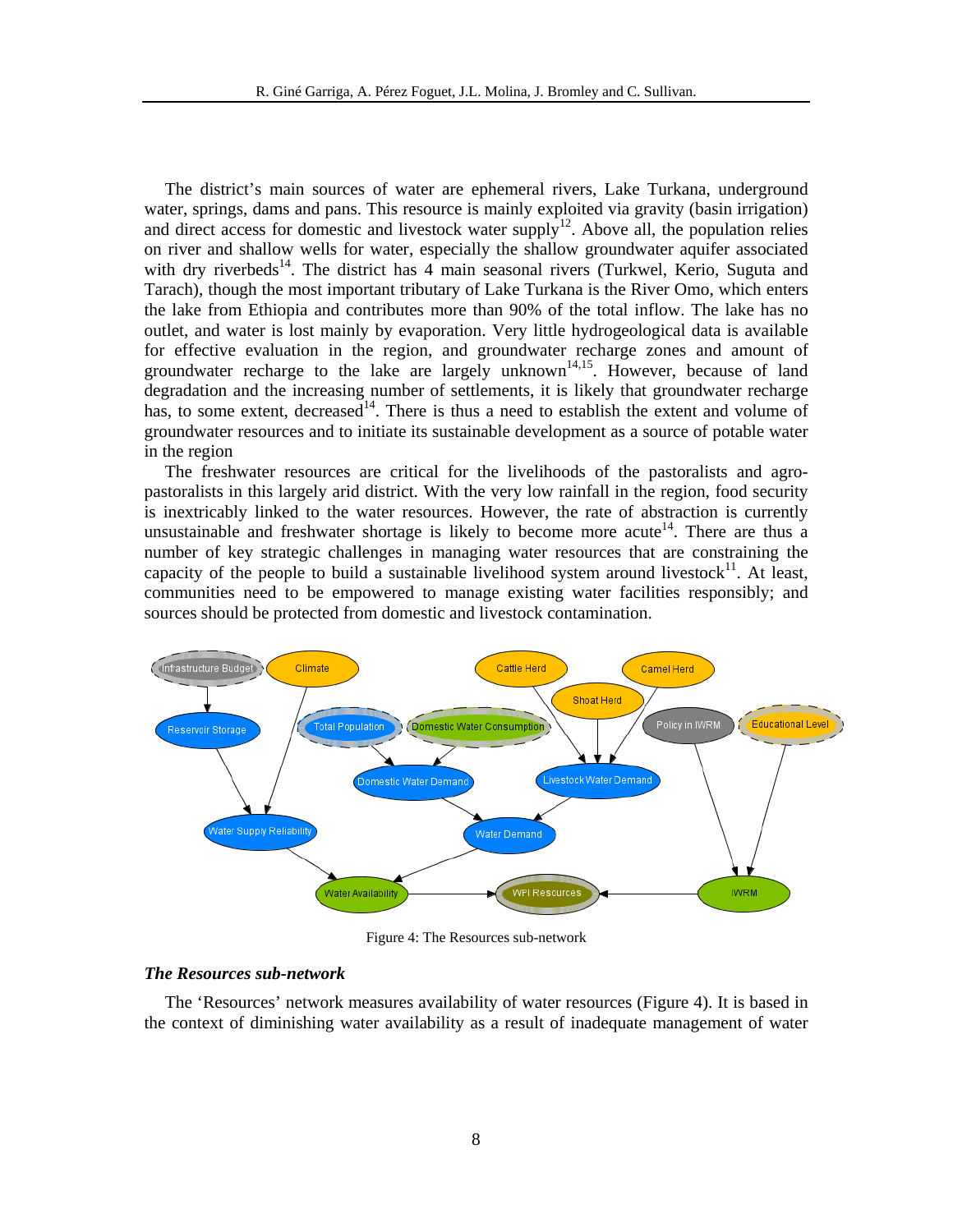resources on the supply side, and increasing use of water as a function of population growth and local livelihoods on the demand side.

In this respect, a set of variables determine water quantity as a balance between water demand and availability. The seasonal resource variability is another factor that has been taken into account. However, lack of relevant data is a major constraint when these variables are assessed at local scale. Hydrogeological data are basically non-existent and groundwater recharges unknown. Information sources employed to assess these nodes have thus been qualitative.

At the same time, studies are required to quantitatively determine the effects of reservoirs construction on freshwater shortages and on water supply reliability. As distinct from this supply-side focus on developing the "water resource" by investing in infrastructure, Integrated Water Resources Management (IWRM) emphasizes the need to also embrace demand-side management, so that the needs of all users are met, while at the same time maintaining a healthy environment. On the whole the ability to make headway towards IWRM is currently limited.

# **3.2 Access**

In the Turkana District, lack of access to safe water and adequate sanitation remains particularly acute. It is estimated that only 28% of households have access to potable water, while proper sanitation facilities are basically non-existent<sup>14</sup>. Moreover, about 20-30 per cent of the community-managed water supplies developed over the past 20 years are no longer functional<sup>13</sup>. This high rate of malfunction is caused by poor access to a reliable supply chain for spare parts; a lack of capability of institutions to help the recipient communities manage the services; poor governance at the community level; and a reduced ability of the population to pay for water. Although construction of new schemes is required to increase coverage, the Programme also needs to focus on building up recipient capacity to maintain them.

Because water supply and sanitation are not well-defined interventions, but can be provided at various levels of service with varying benefits and different costs, a consensus on a definition of "reasonable access to safe water and improved sanitation" is required.

With regard to provision of water, and since most consumers are unable to tell whether their water supply is safe or not, an "improved" water supply<sup>16</sup> is defined in terms of the type of technology being used. As a rule, "improved" water supplies could be expected to provide water of better quality and with greater convenience than traditional "unimproved" sources". The access component is usually defined by setting the amount of time spent fetching water or the maximum distance from source to the user's dwelling, less than one kilometre being broadly accepted as a reasonable distance

In much the same way as with water supply, care is needed to define an acceptable form of excreta disposal. A wide range of technologies is used, particularly for situations where lowcost solutions are required. Relevant research, conducted elsewhere<sup>17</sup>, has concluded that all types of sanitation facility, no matter how basic, can be operated hygienically. As a result, the Global Assessment Report<sup>16</sup> chose not to distinguish between sanitation technologies; instead, all of them are considered as providing adequate access to sanitation as long as they are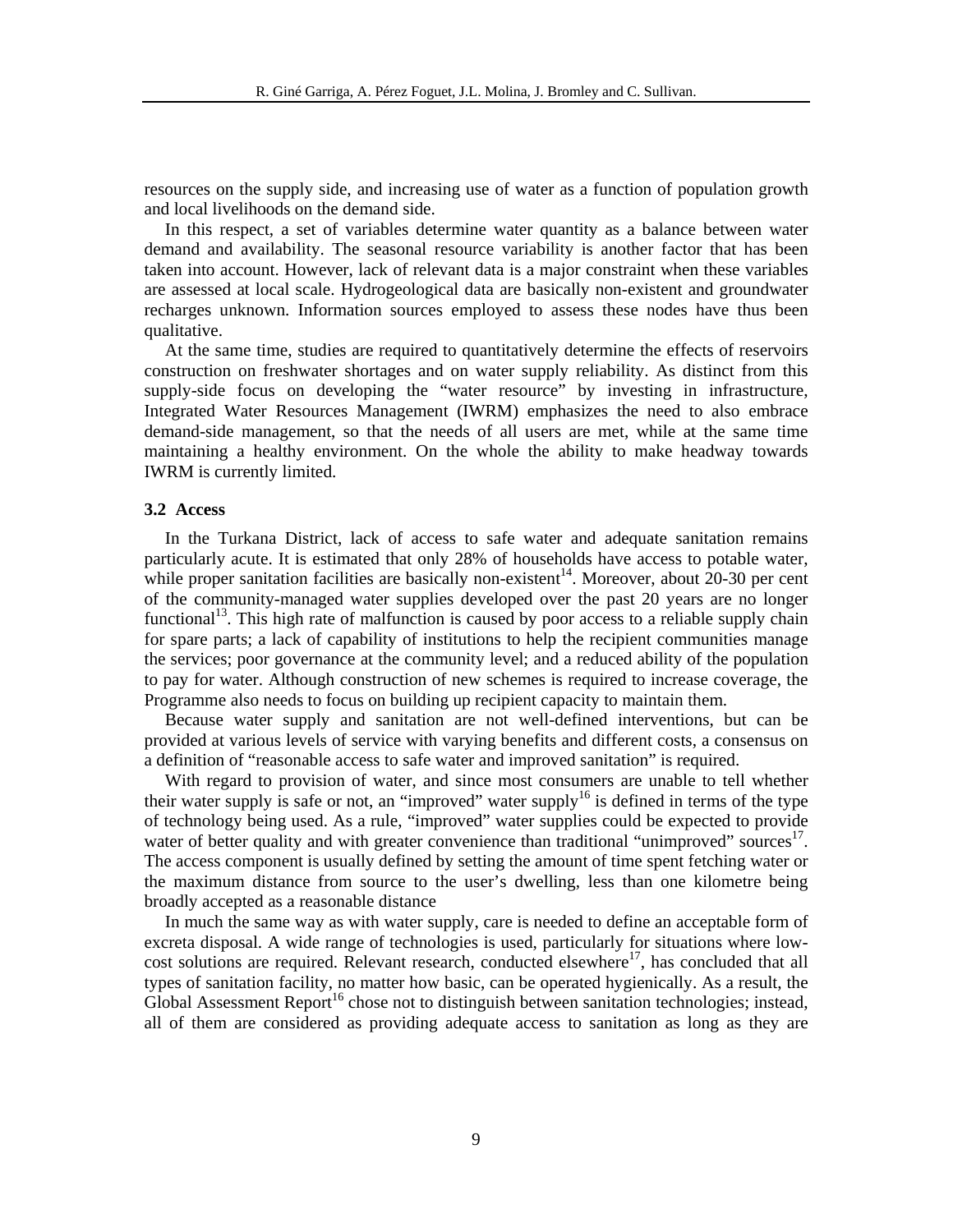private or shared (but not public) and hygienically separate human faeces from human contact.

# *The Access sub-network*

Taking previous definitions as a starting point, this sub-network assesses whether or not people have access to improved water supplies and sanitation (Figure 5).

As a key measure of accessibility a set of variables are used to determine the reduction of time invested in securing water after the Programme completion. However, no data was collected on water user fees, which can be a big burden for the most vulnerable groups within the community. In case of unaffordable expenses, the poor might be forced to collect water from unprotected sources — when available — or to manage with minimum amounts at other times. Therefore, if the project is aimed at poverty eradication, the "Access" variable would need to target poor people living in rural areas that currently do not use safe drinking water and/or sanitation facilities and do not practice appropriate hygiene.

The sanitation component considers the number of people to be served by the project.



Figure 5: The Access sub-network

# **3.3 Capacity**

The poor performance of centrally managed rural water supply programs implemented in the past has caused a shift towards local governance and a more user-centred approach to development, based on popular participation<sup>18</sup>. The underlying theory is that meaningful and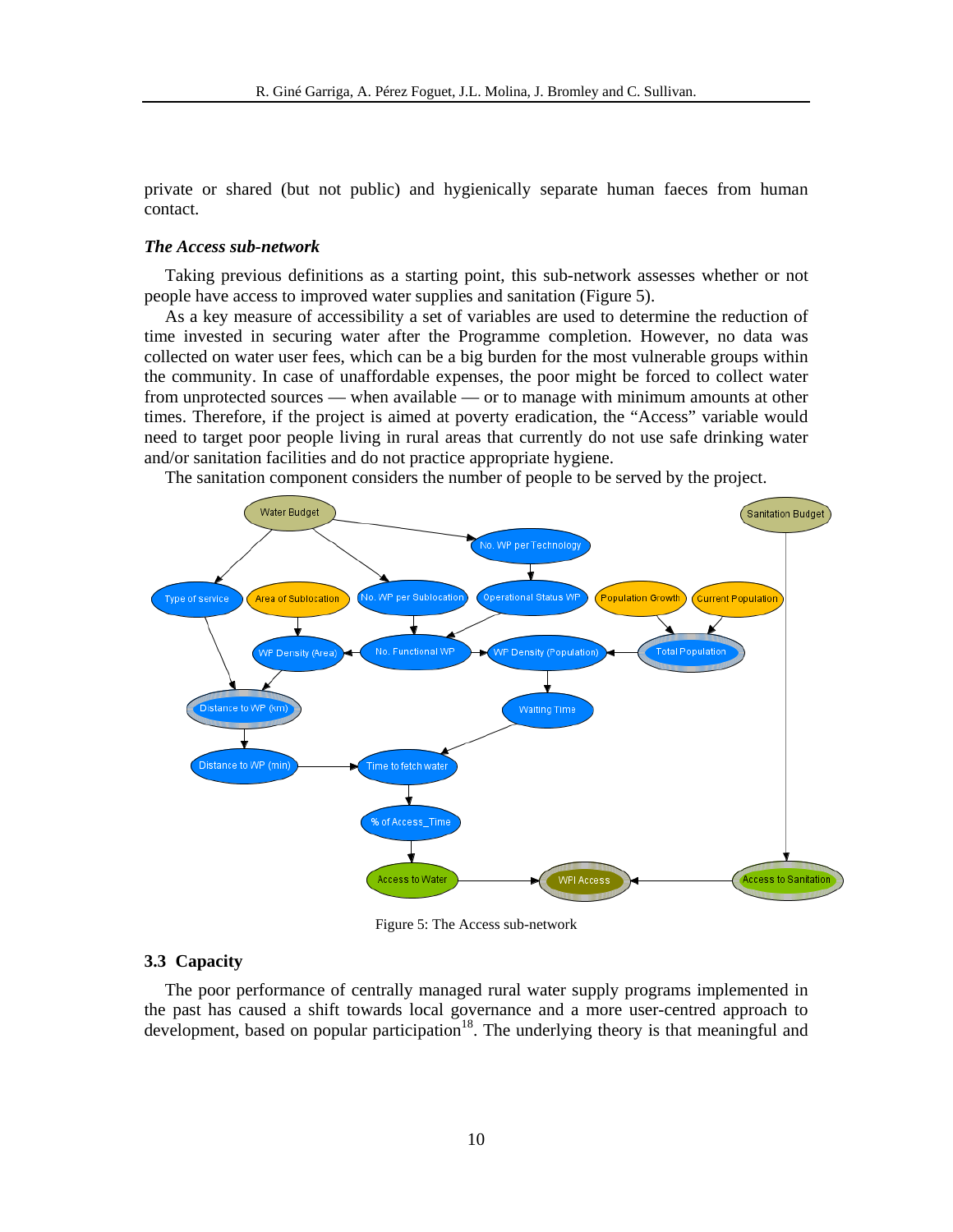rapid development is best achieved through a decentralization process<sup>19</sup>; i.e. devolution of responsibility for water schemes from governments to villagers, through a participatory approach involving users, planners and policymakers at all levels. There is evidence that it can only be achieved through a variety of institutional arrangements.

In this respect, the Water Act (2002) provides for a decentralized structure to separately improve water resources management and water services provision. The Act establishes an autonomous Water Resources Management Authority (WRMA), destined to manage and protect Kenya's resources. It also shapes an adequate institutional sector reform that give responsibility for providing decentralised services to regional Water Services Boards (WSB).

The new framework adopts a demand based approach where the communities will take leadership in planning, preparing proposals, implementation and post-completion maintenance and management of their water and sanitation facilities. To this end, WASH Committees are created to represent the users. The Programme is also aimed at developing community ownership over the water schemes, even though there is no clear consensus on whether this 'sense of ownership' should be a prerequisite for community management<sup>20,21,22,23</sup>. The Water Service Boards in turn are committed to manage water supplies assets and provide capacity building support to create an enabling environment that promotes user participation. In short, these boards are responsible for appraising the community proposals and contracting during the implementation activities. After project completion, they need to regulate Water Service Providers as well as to monitor the sector. The Water Service Providers (WSPs) will be responsible for operating and managing water supplies. They may be from the private sector, NGOs, CBO, and others. In this respect, community groups may also apply to the WSB to be licensed as a WSP; and particularly the registration of women groups is to be encouraged to establish an effective community based management system of the schemes, since it has been shown elsewhere<sup>13</sup> that waterpoints managed by women groups perform the best.

The biggest challenge nonetheless lies within the capacity of all these new institutions to perform as expected and lead in revitalising the water sector. Thus, emphasis should be placed on building up capacities of the recipient organizations, and on institutional support from the Government and non-Governmental organizations. At present, not all the communities are equally prepared to efficiently fulfil their responsibilities; and local authorities lack strategic oversight. Another constraint is low levels of literacy, which directly affects effective operation and maintenance of water facilities.

Equally important, the problem of supplying spare parts in rural areas for water schemes and the availability of technicians needs to be highlighted. Despite the robustness of the private sector in Kenya, it is not uniformly strong in water, sanitation and hygiene related supplies and services in the Turkana district. Such gaps are currently filled through sourcing from neighbouring districts or from Nairobi. Therefore, private sector capacity building and development of a reliable supply chain needs to be supported to ensure sector skills and spare parts availability when the need arises; minimizing the time required repairing the scheme and thus improving its effectiveness.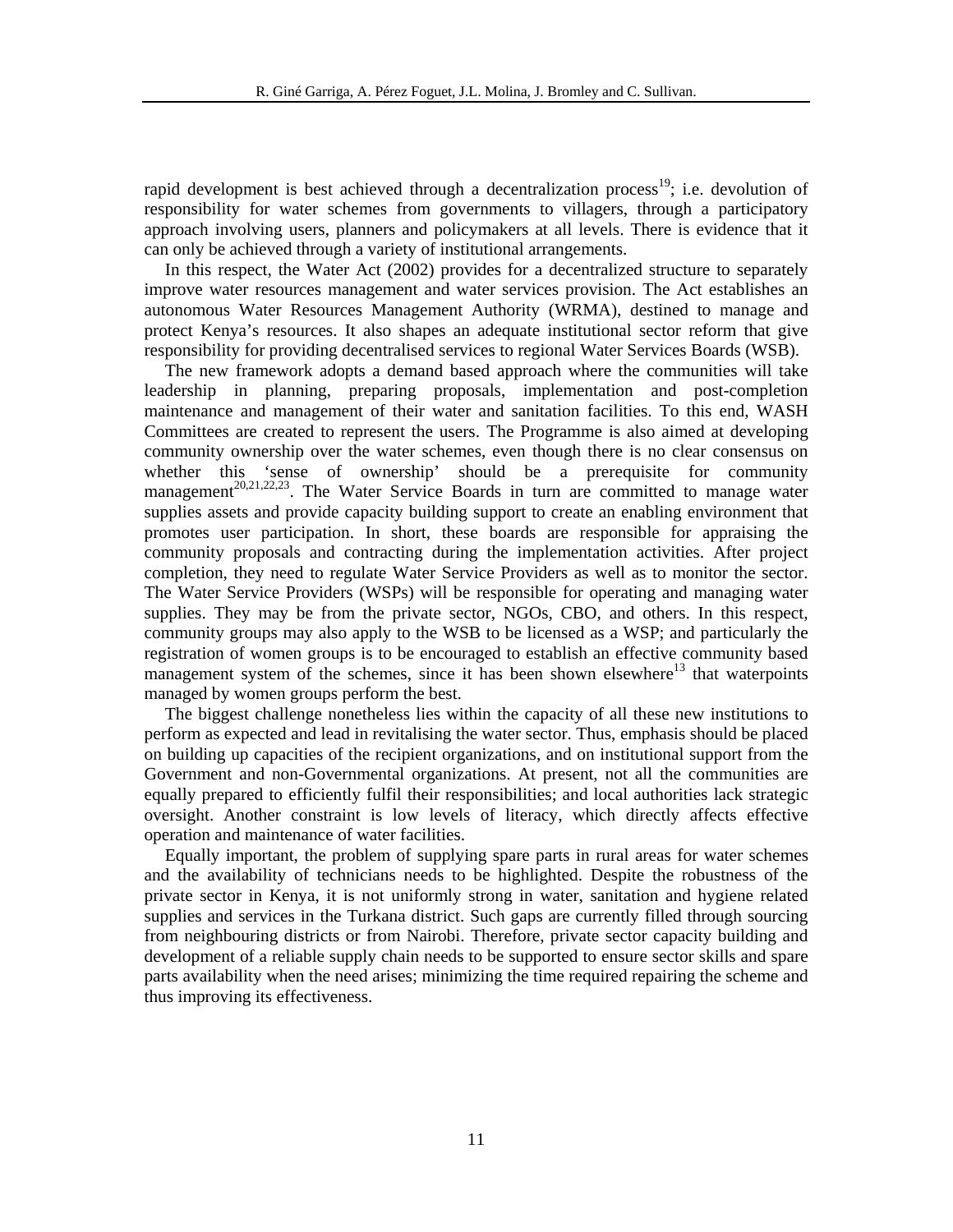#### *The Capacity sub-network*

This network (Figure 6) aims to represent all key variables that determine to what extent the decentralization process is to be implemented throughout the Programme.

The first group of nodes focuses on the institutional framework required to properly manage the services. Integral to this set of variables, an assessment of the community financing strategies appears essential, to understand which mechanisms are in place for revenue collection that contribute towards the cost of running the water supply. . However, no reliable data relating to this aspect was available so this information has been omitted from the model. Another group of variables determines the status of the supply of equipment and spare parts in the local markets, as well as the private sector skills and capacities. Both aspects are required to properly operate and maintain the facilities once the intervention is completed.

Finally, it should be noted that the "output" node "*WPI Capacity*" is likely to be related to the long-term functionality of the water schemes (in the Access sub-network). However, this variable appears itself as an "objective" node, and therefore this causal relationship has not been considered in order to avoid redundancy and double-counting, which might bias the result.



Figure 6: The Capacity sub-network

# **3.4 Use**

The people in the area are mainly pastoralists, and to a lesser extent, agro-pastoralists. Therefore, although the primary purpose for investment should be to increase the use of safe domestic water for households, the promotion of low cost water saving technologies that can be used to increase food production is also essential.

In agro-pastoralist societies, small-scale irrigation and livestock watering are key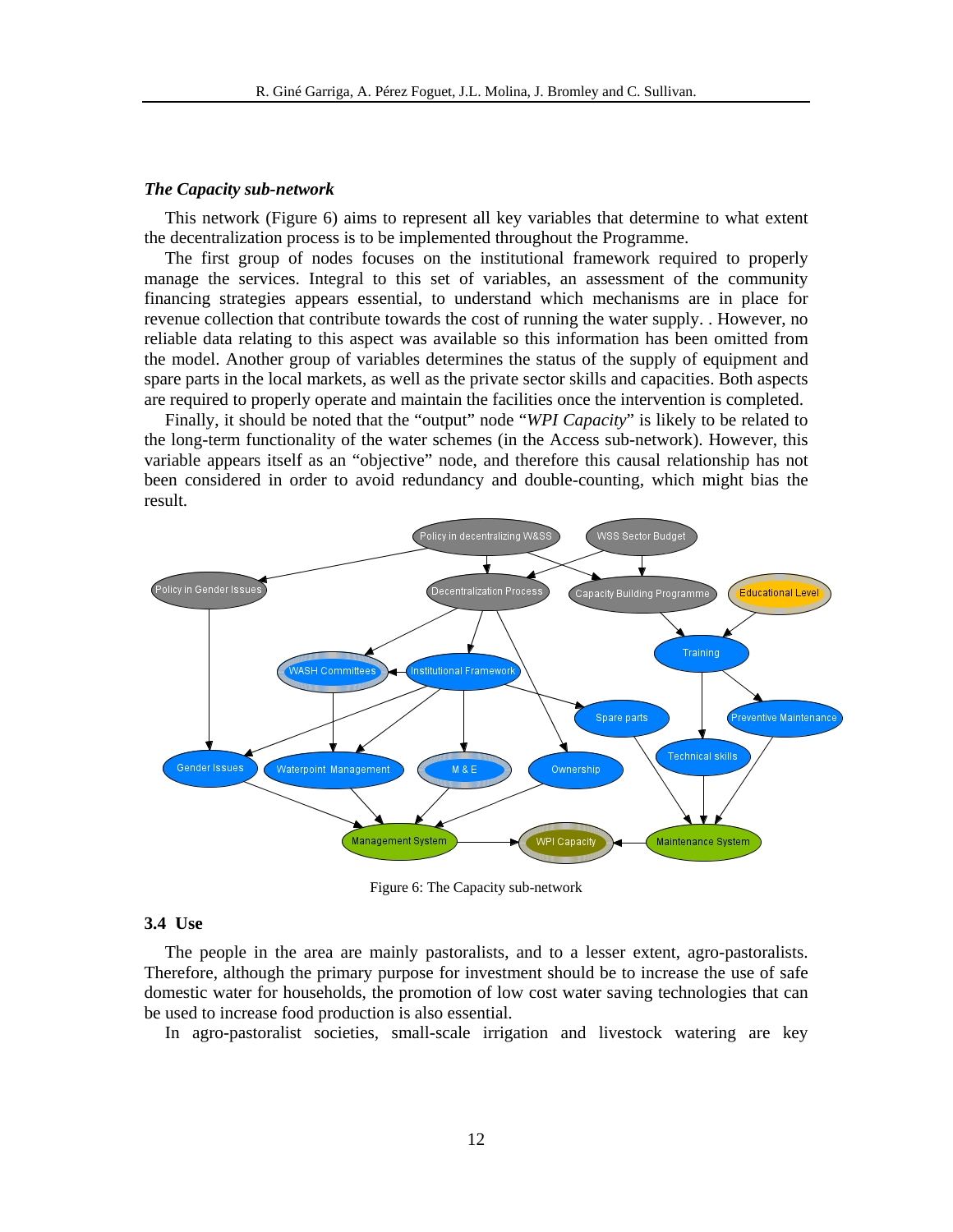components for sustaining livelihoods. These activities require an adequate water supply.

Equally important, lack of access to safe water and adequate sanitation are major underlying causes of several diseases, including diarrhoea, intestinal helminths, schistosomiasis, common eye infections such as trachoma, and skin diseases. In this region, it is expected that more than 25% of the population are affected by bacterial-related gastroenteritic disorders<sup>14</sup>. However, water and sanitation improvements do not automatically produce the desired effects on population health. To ensure that health impacts materialize the inclusion of hygiene education is required. Certainly, the reduction of water-related diseases depends on multiple improvements in home hygiene. In brief, of primary importance is the safe disposal of human faeces, thereby reducing the pathogen load in the ambient environment. Similarly, increasing the quantity of water allows for better hygiene practices, while raising the quality of drinking water reduces the ingestion of pathogens. Therefore, if health benefits are to be realized, many other changes must be brought about in rural communities besides simply installing new hardware. At least, it involves changing hygiene habits, otherwise health indicators may not improve.

In this respect, it should be highlighted that health benefits associated with better water quality are smaller than those obtained through improving accessibility of water, if this leads to an increase in the volume of water used for personal and domestic hygiene practices<sup>24,25,26,27</sup>. In particular, Cairncross and Feachem<sup>26</sup> suggest that when water is available within 1 km (or half-an-hour' return journey of the home), water use does not significantly increase when the distance (or time) is reduced, until it is less than 100 m. When a waterpoint can be provided within each house or yard, water use may increase dramatically from 10-30 l to 30-100 l/person day. These findings show that programme managers should not expect significant health benefits associated with increased accessibility of water unless (i) traditional water sources are particularly far away, (ii) queuing is time-consuming, or (iii) where water can be supplied to each household<sup>26</sup>.

#### *The Use sub-network*

This variable captures the use communities make of the water, and tries to highlight that water availability for growing food (agriculture and livestock) is as important as domestic consumption (Figure 8). The network identifies two potential types of action for promoting an adequate water usage: hygiene awareness-education campaigns, and implementation of low cost water saving technologies.

First, a set of nodes determine reductions in diarrhoeal diseases due to improvements in water and sanitation infrastructure and hygiene education. It indicates that water may become contaminated by poor collection, transportation and handling practices; as people collect it from a source and take it home. Therefore, safe storage of drinking water might substantially decrease the burden of water-borne diseases. On the other hand, there is considerable debate about the impact of household water treatment on diarrhoea<sup>28</sup>, so its promotion as an effective practise appears to be premature. In any event, since accurate health data is lacking, a comprehensive literature review<sup>24,25</sup> has provided an adequate starting point to report median reduction in morbidity from each type of intervention.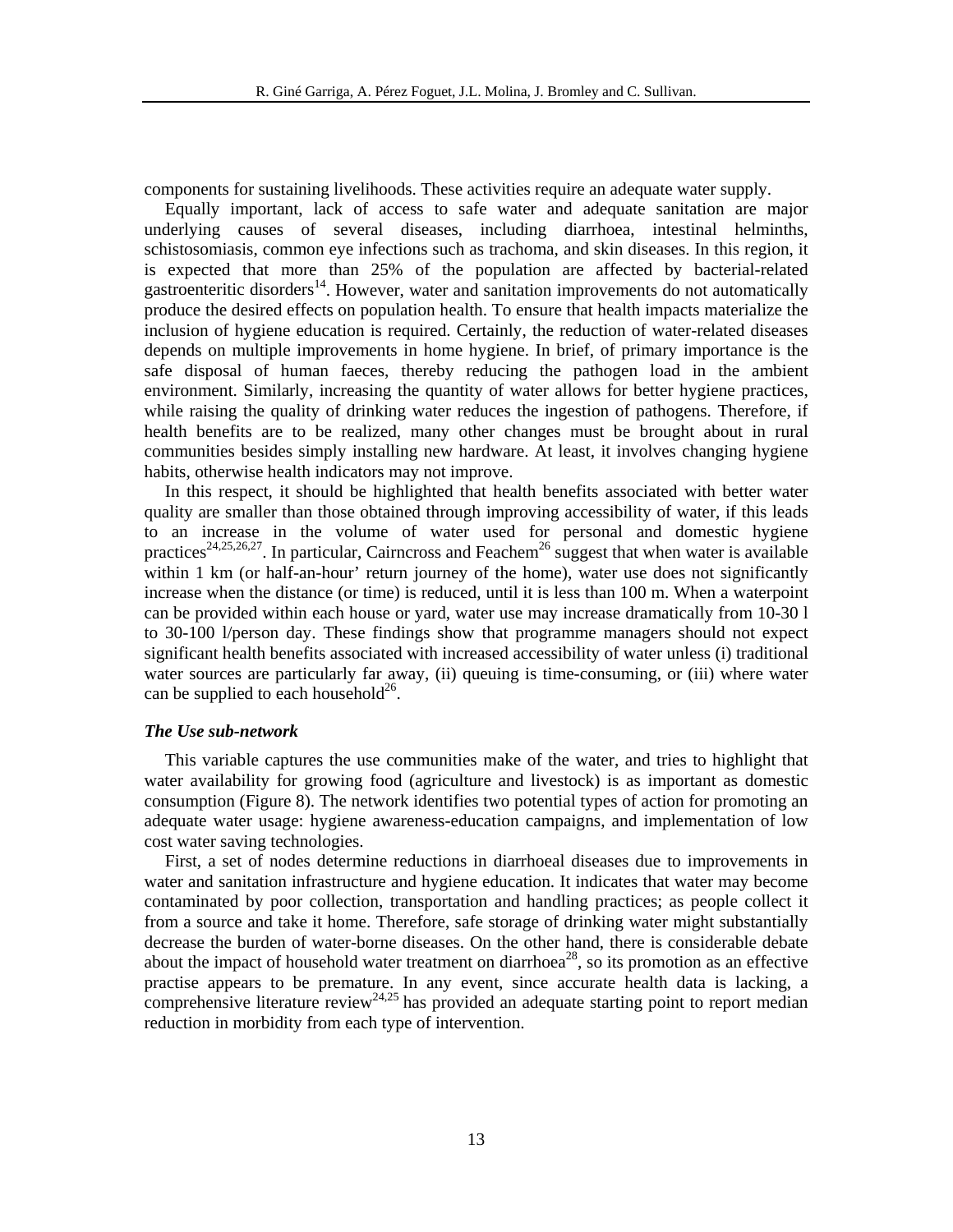Second, the amounts of water required for purposes other than domestic needs are often larger, and this can lead to competition between uses. Reports of conflicts over water sources are included as a variable in this respect.



Figure 8: The Use sub-network

# **3.5 Environment**

Improvements in water supplies should not lead to environmental damage. A primary concern with environmental degradation is its likely impact on water resources, especially on water quality.

The Lake Turkana water itself is not suitable for drinking due to its moderate salinity (2.5‰), high alkalinity ( $pH = 9.2$ ) and total dissolved solids concentration<sup>15</sup>, but as previously mentioned, the affluent river waters and shallow wells along the rivers are being used as sources of potable water. At present, there is no evidence to show that microbiological and chemical pollution, solid wastes, and spills are of any threat to the lake and its rivers<sup>14</sup>; since there is basically no industrial, large scale agricultural, or other type of development that can significantly contribute to contamination of the water bodies. On the other hand, populations close to the riverbanks are likely to pollute the waters to not inconsiderable levels, thus rendering the freshwater shortage more acute because of its reduced quality. In particular, contamination of point sources may occur because of inadequate sanitary protection measures due to poor design, siting, construction or lack of maintenance<sup>29</sup>. Therefore, a range of measures might be in place to protect the source from becoming contaminated, not only those in the immediate area of the waterpoint but also broader protection measures. Besides source protection, and since water quality may change very rapidly over time and short distances, appropriate routine monitoring programmes are also required.

The Water Resources Management Authority (WMRA) is responsible for the protection of the water resources, and an effective sector coordination mechanism should be in place to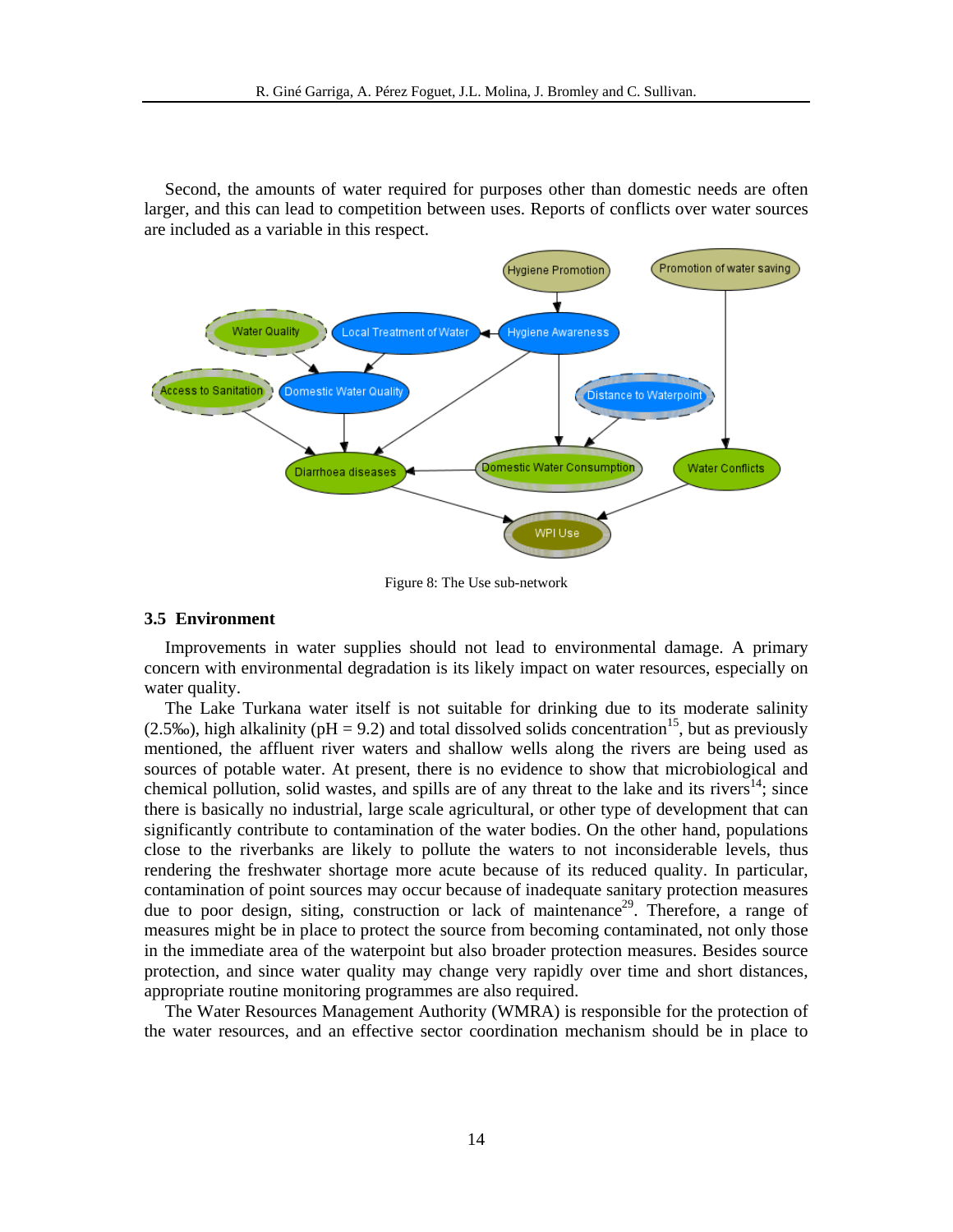strengthen collaboration with the National Environment Management Authority (NEMA), which has the legal mandate for environmental protection. In short, potential environmental impacts that could arise include (i) abovementioned contamination of water bodies; (ii) land degradation, increased erosion rates and deforestation; (iii) conflicts over grazing; (iv) intense cultivation which require application of fertilisers and pesticides; and (v) proliferation of human settlements. Although there is no direct information to assess previous impacts in the district, it is known that they all will lead, to some extent, to the depletion of natural water supplies (both surface and groundwater), with evident adverse consequences.

Finally, construction of dams in the region may have impacted negatively on the livelihoods of downstream river users and the lake ecosystem, through increased freshwater shortage and lowered lake levels $^{14}$ . Studies are, however, required to quantitatively determine the environmental effects of dam construction $14$ .

#### *The Environment sub-network*

The network combines a number of environmental indicators which not only cover water quality, but also variables that are likely to impact on ecological integrity (Figure 9).



Figure 9: The Environment sub-network

This sub-index is thus calculated on the basis of an average of two different nodes: (i) water quality, as an important factor influencing its availability; and (ii) an environmental impact assessment, which considers all potential environmental impacts on water resources.

In terms of water quality, it should be noted that no data was collected on microbiological quality and other biochemical parameters, and information was obtained through qualitative questionnaires. Further refinements to the network include the provision of sound data in this regard. The second subgroup of variables deals with major potential environmental hazards.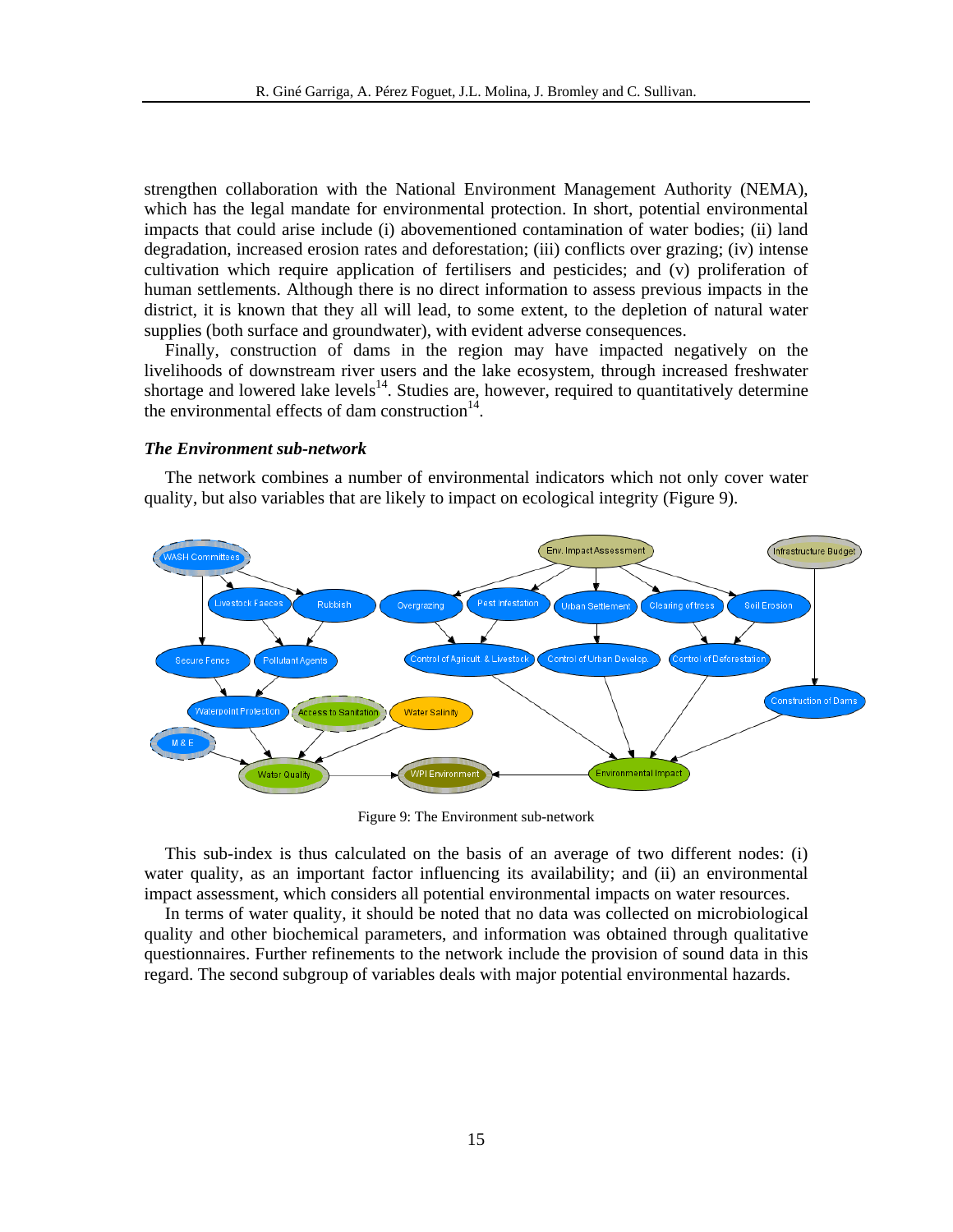#### **3.6 The Water Poverty Index, through an object oriented Bayesian network**

To represent the theoretical framework of the water poverty index an ooBn approach has been used, exploiting the flexibility of Bns.

In this respect, in previous sections each variable of the original index has been presented as a separate sub-network. In these five sub-networks, the "objective" variable appears as an output node, but also as an input node in an additional master network that has been developed to integrate all the index variables. These "instance" nodes thus enable the link between five sub-networks and the master network. At the same time, simple causal relations are not very conducive to a good understanding of the system. It is believed that some variables are relevant for multiple sub-networks, and to accommodate them in one single subnetwork leads to oversimplification and fails to capture the crosscutting nature of water poverty issues. These variables are represented as interface nodes in more than one subnetwork, as shown in Figure 10.



Figure 10: Scheme of the ooBn master network

It can be seen from the graph that any refinement in a variable of any sub-network will result in a chain reaction of impacts on all the linked variables, affecting the outputs of the whole system. In consequence, a major advantage of this tool is that it can easily predict the impact of a number of potential interventions on all interrelated factors; and therefore to identify which action, or combination of actions, will produce desired results appears straightforward.

In terms of method, the aggregation function employed in index construction is the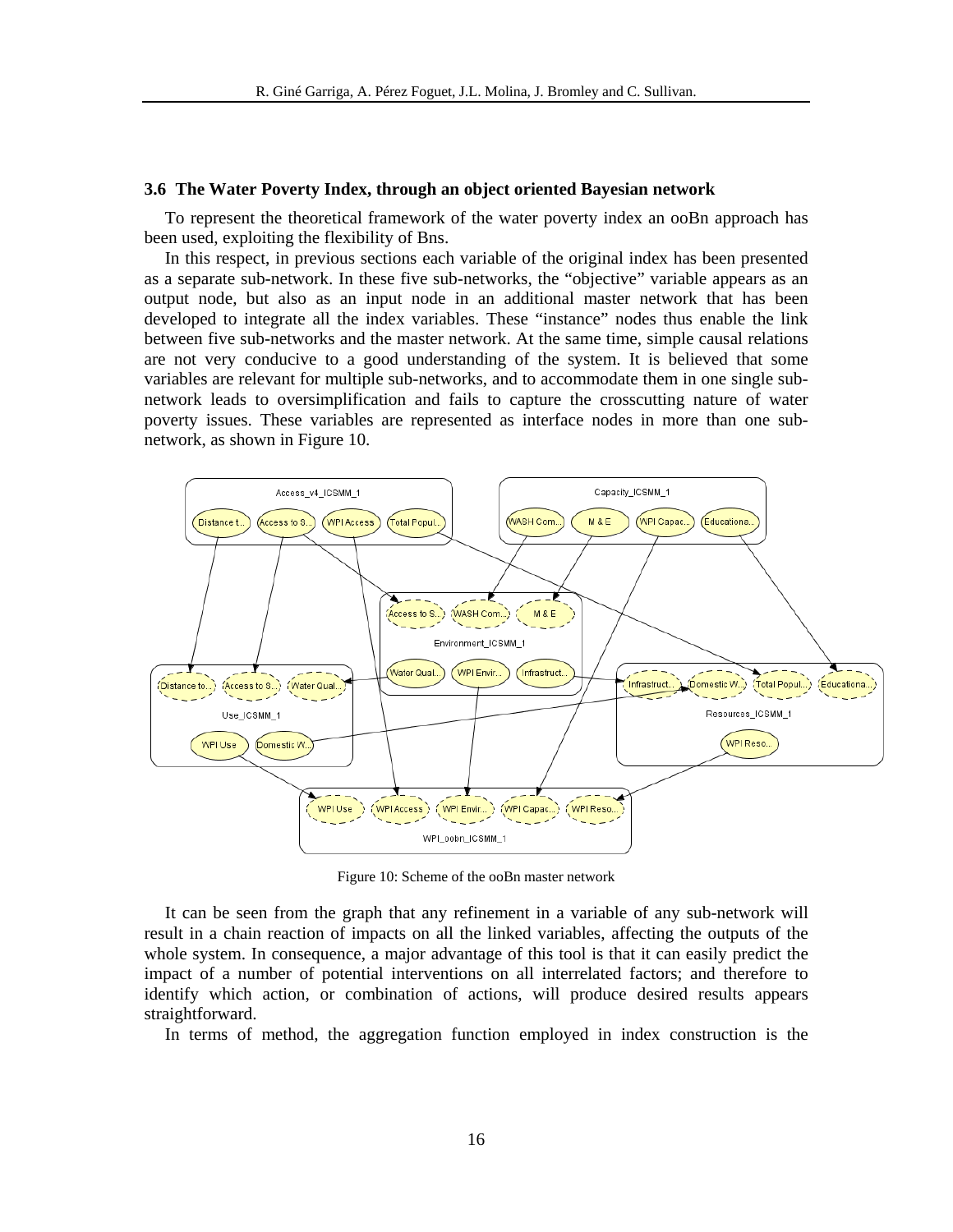summation of the equally weighted sub-indices (Resources, Access, Capacity, Use and Environment), as outlined in Section 2. Within a network, links between variables are not restricted to probability tables, and they can also be specified through a standard mathematical expression. Thus, and equal to the original index, the final "objective" node "*Water Poverty Index*" is assessed through the unweighted average of the five parent variables.

The resulting WPI values fell in the range 0 to 1, where the highest value 1 denotes best situation (i.e. lowest level of water poverty), while 0 is the worst.

# **4 ASSESSMENT OF THE IMPACT OF THE WASH PROGRAMME: RESULTS AND DISCUSSION**

The task of evaluating the overall impact of a WASH intervention on water poverty is a daunting task. It goes beyond simply determining an objective number of beneficiaries or assessing a defined set of verifiable indicators. This involves the integration of a large number of variables, which are in turn marked by some degree of uncertainty. It thus requires a transparent means of representing the produced effects of different project approaches while dealing with different uncertainty sources that inevitably exists with development interventions in the water sector. As mentioned, an ooBn approach has been adopted for this purpose.

The results shown in this section represent a first attempt of the development and application of an ooBn to assess the water poverty index at local scale. Clearly, rigorous checking to prove that the index values are coherent with the true degree of water poverty remains elusive. Rather, such a tool might serve to assist with a preliminary evaluation of the targets set by the WASH Programme.

Two different scenarios have been simulated. The first scenario is assumed to be described by the current situation, where no intervention has been undertaken; whereas the second scenario adopts the project approach. In accordance with the Programme strategy, the set of actions to be implemented have been represented in the networks as "intervention" variables (listed in Table 2). It is by acting on these nodes that the software has simulated both scenarios.

The impacts of the WASH initiative have been determined and compared with respect to the present condition, and such changes are presented in Figure 11. According to both graphs, the intervention would produce a positive impact on overall water poverty, since values of the index slightly improve after the project completion. However, the index provides a starting point for analysis. An accurate focus on the five variables might help to direct attention to those water sector needs that require special policy attention.

For example, and in accordance with Figure 11a, aspects requiring urgent intervention are those related to the "Use" components, though "Access" and "Capacity" variables are also far from being adequate. If this situation is compared to that represented in Figure 11b, it can be seen that the Programme primarily impacts on the "Use" sub-network, while it also improves to different extent the rest of variables.

A more detailed description of achieved results at sub-network level follows.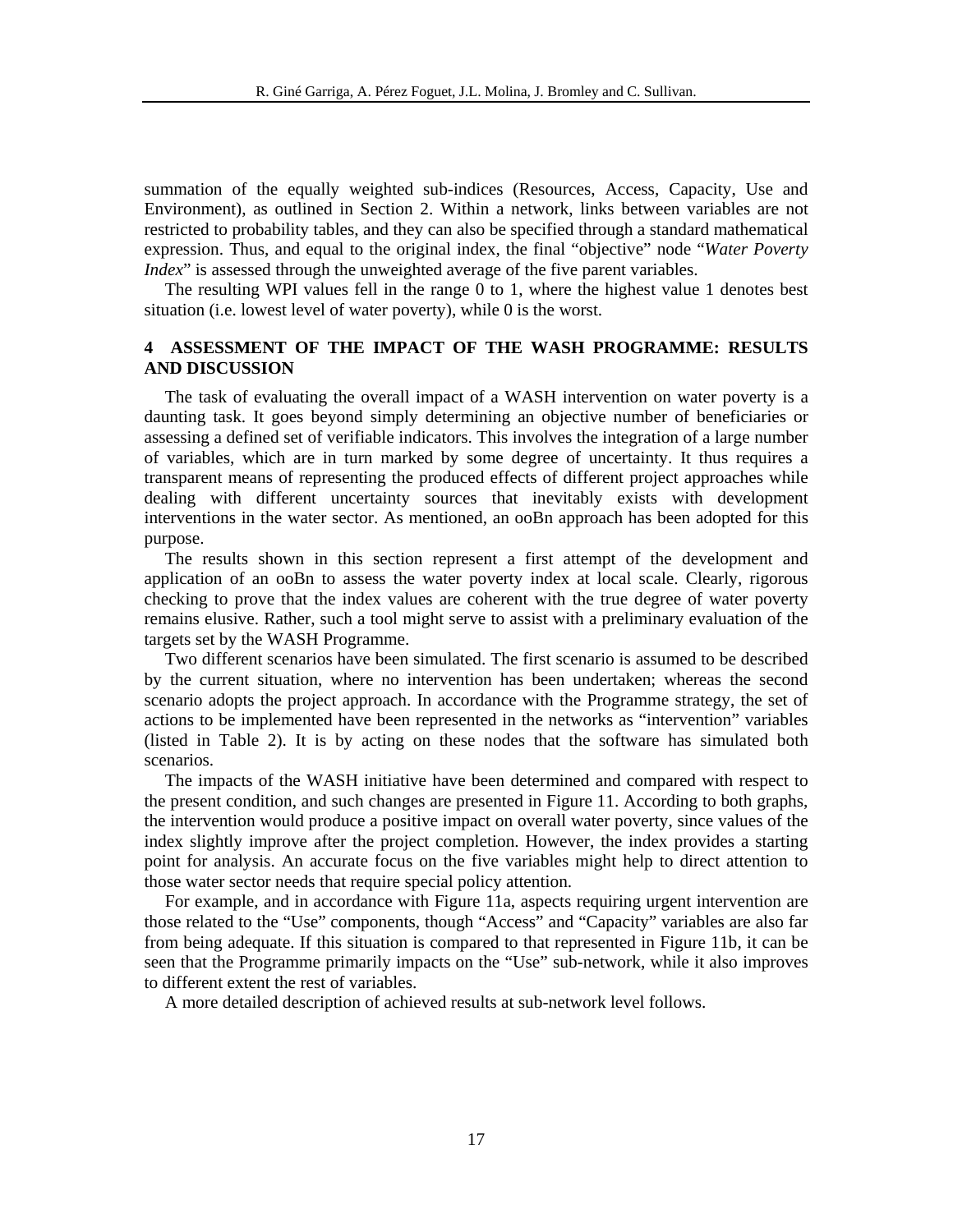| Sub-network       | Variable                                  | <b>States</b>                                                          | N <sub>0</sub><br><b>Intervention</b> | <b>WASH</b><br><b>Programme</b> |
|-------------------|-------------------------------------------|------------------------------------------------------------------------|---------------------------------------|---------------------------------|
| Resources         | Policy in IWRM                            | Non-existence of policies to promote<br><b>IWRM</b>                    | 1                                     | 0.5                             |
|                   |                                           | Existence of policies to promote IWRM                                  | $\mathbf{0}$                          | 0.5                             |
| Access            |                                           | No Intervention                                                        | 1                                     | $\Omega$                        |
|                   |                                           | Rehabilitation                                                         | $\Omega$                              | $\Omega$                        |
|                   | Water Budget                              | New Infrastructure                                                     | $\Omega$                              | $\Omega$                        |
|                   |                                           | Rehab. + New Infrastructure                                            | $\mathbf{0}$                          | 1                               |
|                   | <b>Sanitation Budget</b>                  | No Intervention                                                        | $\mathbf{1}$                          | $\boldsymbol{0}$                |
|                   |                                           | Intervention - Poor                                                    | $\Omega$                              | 1                               |
|                   |                                           | Intervention – Adequate                                                | $\Omega$                              | $\Omega$                        |
|                   |                                           | Intervention - Universal Programme                                     | $\Omega$                              | $\theta$                        |
| Capacity          | Policy in decentralizing<br>W&SS services | Non-existence of policies to decentralize<br>services                  | $\Omega$                              | $\Omega$                        |
|                   |                                           | Existence of policies to decentralize<br>services                      | $\mathbf{1}$                          | $\mathbf{1}$                    |
| WSS Sector Budget |                                           | Non-existence of budget to decentralize<br>services                    | $\mathbf{1}$                          | 0.5                             |
|                   |                                           | adequate<br>Existence<br>of<br>budget<br>to<br>decentralize services   | $\boldsymbol{0}$                      | 0.5                             |
| Use               | <b>Hygiene Promotion</b>                  | Non-existence of hygiene promotion<br>campaigns                        | $\mathbf{1}$                          | $\Omega$                        |
|                   |                                           | Existence<br>hygiene<br>of<br>promotion<br>campaigns                   | $\boldsymbol{0}$                      | $\mathbf{1}$                    |
|                   | Promotion of water<br>saving technologies | Low cost water saving technologies are<br>not promoted                 | $\mathbf{1}$                          | 0.5                             |
|                   |                                           | Promotion of low cost water saving<br>technologies                     | $\boldsymbol{0}$                      | 0.5                             |
| Environment       | Environmental Impact<br>Assessment (EIA)  | No EIA $+$ No mitigation measures to<br>minimize environmental impacts | $\mathbf{1}$                          | 0.5                             |
|                   |                                           | $EIA + Mitigation measures to minimize$<br>environmental impacts       | $\overline{0}$                        | 0.5                             |
|                   | <b>Infrastructure Budget</b>              | Low                                                                    | $\mathbf{1}$                          | 0.5                             |
|                   |                                           | $Low - Medium$                                                         | $\overline{0}$                        | 0.5                             |
|                   |                                           | Medium - High                                                          | $\theta$                              | $\boldsymbol{0}$                |
|                   |                                           | High                                                                   | $\overline{0}$                        | $\theta$                        |

Table 2: Conditional Probability Tables of the "intervention" variables in two simulated scenarios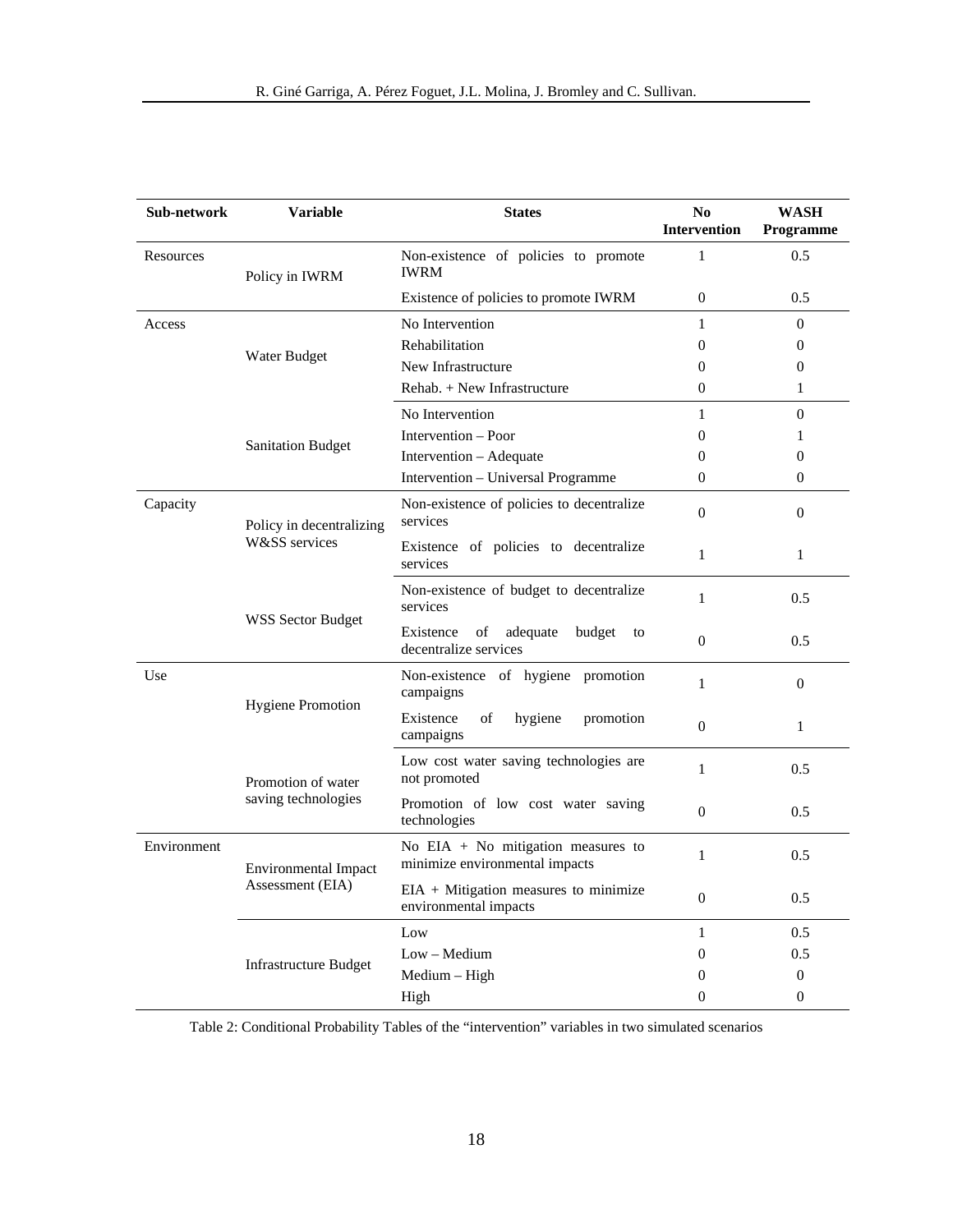

Figure 11: Final WPI Values: (a) No Intervention; (b) WASH Programme

# **4.1 Improving water resources management**

The Programme aspires to promote awareness creation, policy dissemination and appropriate support from relevant authorities and effective community management structures (e.g. WASH committees) to improved water resource management. The concern is not only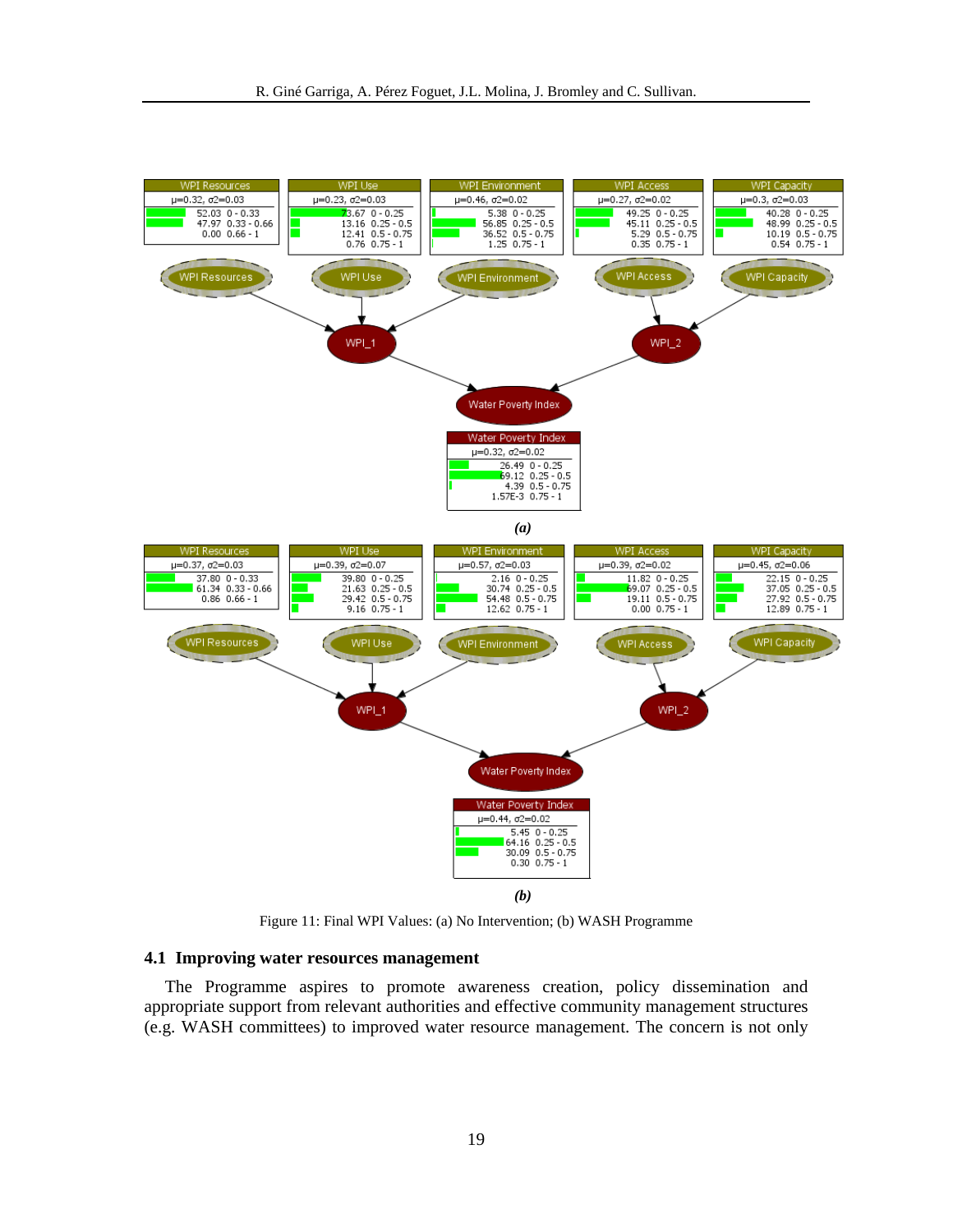for degradation of rivers and water catchments, where WRMA are committed to water resources conservation, but also at the micro-level. Inadequate designs of schemes to prevent source pollution and poor management of water points may lead to increased pollution of the water bodies, and building up recipient capacity is foreseen in this regard.

It can be seen in Figure 11 that the "Resources" component slightly improves after project completion. However, the freshwater shortage still remains a priority concern for sustaining the livelihoods in the district.

#### **4.2 Constructing new infrastructure**

The rural water supply component of the intervention includes in the Turkana District the development of water sources for new users (32,500 beneficiaries) currently unserved, and the rehabilitation of existing dysfunctional water systems that will be used by additional 42,000 people<sup>13</sup>. Various technological options will be employed to develop new sources, with strong emphasis on appropriate and local sustainable options (i.e. deep boreholes, rock catchments and rain water harvesting). The promotion of household sanitation will be closely linked to the provision of water facilities and to promotion of hygiene. However, Government allocation and expenditure for environmental health is very low compared to expenditures for curative health. Sanitation and hygiene promotion therefore enjoys a very low profile. The implementation strategy relies on a competitive marketing approach, and the target is to ensure at least  $23,320$  households properly using a toilet at home<sup>13</sup>.

For the "Access" component, and contrary to what might be expected, the project investment is unlikely to meet the MDG water and sanitation targets. According to Figure 11b, it is estimated that more than half of the rural population still do not have access to safe drinking water and basic sanitation after the Programme completion.

#### **4.3 Building up recipient capacity**

Capacity to manage water facilities is required both at local and regional scale, and a major challenge is thus to address the existing gap in institutional performance. The project will help the new sector-related organizations to meet the necessary skills and abilities to assume their commitment. In particular, the capacity building process includes the provision of basic equipment and training in planning, procurement and management skills. At community level, women groups will receive priority in the ownership of the water facilities and in the process of hygiene and sanitation promotion.

Equally important, stimulation and strengthening of the local private sector for the development of adequate spare parts supply chain will be supported.

It is concluded from the results obtained that the institutional framework to aid communities to manage water facilities is far from adequate; there is still room for improvement in the majority of communities in terms of capacity building and institutional support.

# **4.4 Promoting hygiene**

Hygiene education and promotion is expected to be a core activity within the Programme.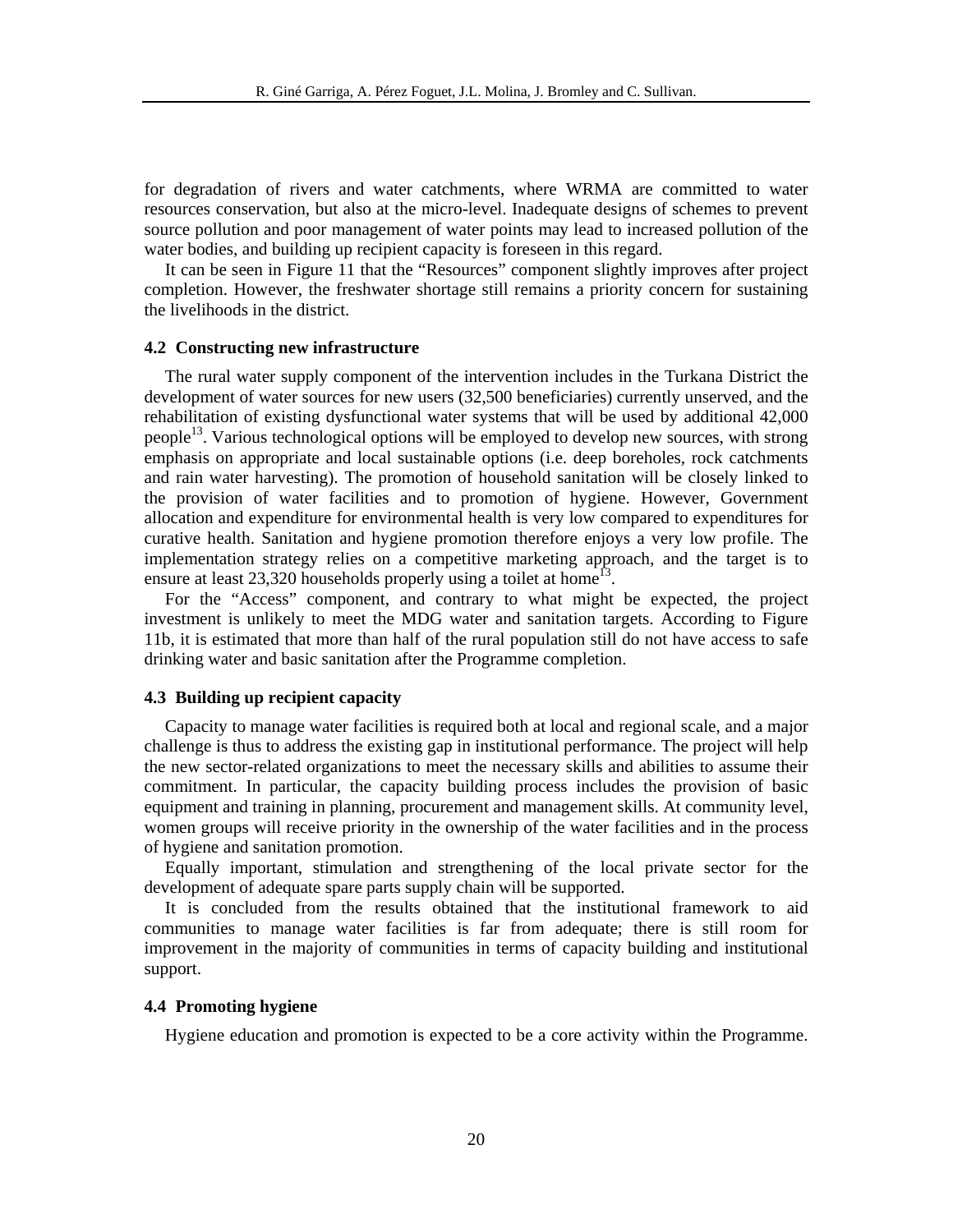It will consist of two different components: promotion of behavioural changes and promotion of appropriate technology. In the same way as with sanitation, the target is to cover 23,320 households through direct marketing, though larger numbers are likely to be reached by mass marketing<sup>13</sup> (e.g. radio, local newspapers and promotional campaigns). At the end of the promotion, communities should have a good level of understanding of the link between poor hygiene and diseases.

At the same time, the project will foster hygienic handling of water as well as point-of-use treatment. It is assumed that direct beneficiaries of the Programme access potable water sources and that good hygiene will ensure safety at the point of use. For the un-served population, household water treatment is promoted to improve their drinking water from whatever source they use and thus ensure safety. Technologies for treatment at the point of use will include solar disinfection, filtration and chlorination.

Finally, and with the new water supplies, some of the multiple uses of water (e.g. livestock watering, the production of fodder for animals, small-scale irrigation) are to be encouraged to increase food security and thus reduce the vulnerability of the people living in the area.

The results depicted in Figure 11 reveal that major impact after project completion is related to the "Use" component. This highlights that hygiene promotion might be a true costeffective intervention.

#### **4.5 Protecting the environment**

Preservation of the environmental integrity appears crucial. In this respect, it is the NEMA who has the legal commitment to protect and maintain the environment. Its regulations require EIAs to be carried out before approval of any major water projects; with the aim of minimizing potential environmental impacts. This clearly affects all the investments to be implemented throughout the Programme.

In parallel, the WMRA is responsible for the adequate management of the water bodies. As a key activity, a drinking water surveillance programme is to be developed for continuous water quality monitoring.

The "Environment" variable exhibited the highest scores; results show that promoting EIAs would allow the maintenance of the environment. On the other hand, more efforts are required to guarantee safe water for domestic consumption.

# **5 CONCLUSIONS**

In this paper we have demonstrated the relevance of the use of an ooBn approach as an effective management tool to aid policy makers to make informed choices between alternative actions. The main goal was not a deep analysis of water problems at a particular location through the water poverty index, as this is being published elsewhere $30$ . Instead, this case study is aimed at underlining the advantages of applying Bayesian networks as a decision support tool in the water sector. Key aspects can be summarized as follows:

This tool is effective in combining the wide variety of information sources relevant to water issues. Different sets of data from economic, environmental, physical and social domains have been used. In those cases where data were limited or non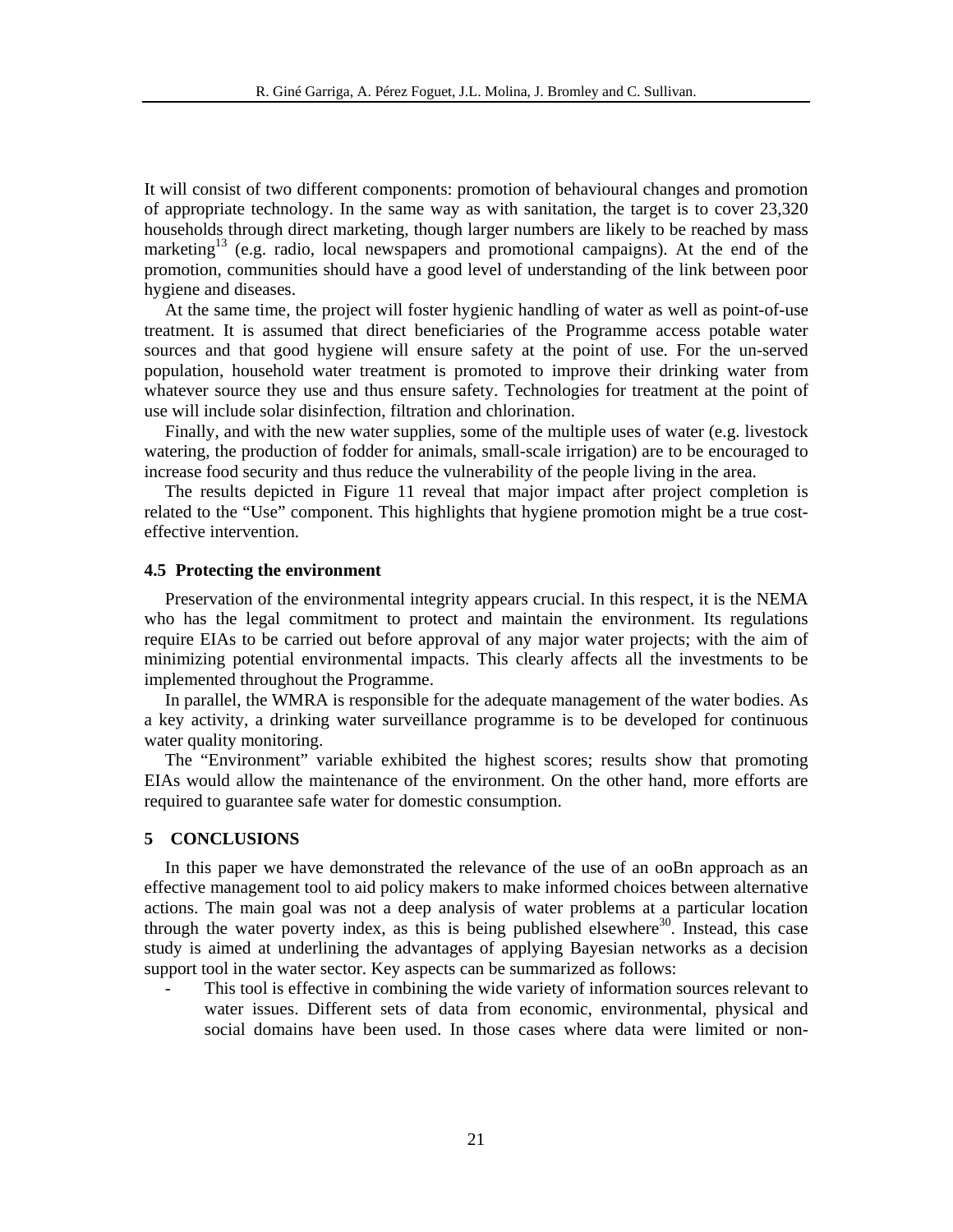existent, it has been necessary to fall back on "expert opinion".

- Uncertainty of the data can be dealt with in a transparent way and be explicitly represented in the output, which is particularly important in data-scarce contexts.
- The model provides a transparent and holistic framework on which decisions in water planning and management can be based.
- To assess the behaviour of the model when a number of potential actions are simulated is straightforward. Therefore, Bns enable policy planners to easily identify the type of intervention in which to direct their efforts for maximum impact.

In contrast, a major drawback is that this tool requires non-free software that needs to be used by highly qualified people. This clearly hinders its wider implementation in rural lowincome regions, where resources are limited and stakeholders often lack capacities to profit from the model once developed.

# **ACKNOWLEDGEMENTS**

The authors would like to thank UNICEF (Eastern and Southern Africa Regional Office and Kenya Country Office) and Rural Focus Ltd. Consultancy for their contribution and support in various ways. Thanks also to the Agència Catalana de Cooperació al Desenvolupament (Generalitat de Catalunya, Spanish government) and the Centre de Cooperació per al Desenvolupament (Universitat Politècnica de Catalunya) for their financial support.

# **REFERENCES**

- [1] United Nations, "*Millennium development goals United Nations Millennium Declaration*", (2000). (available at: http://www.un.org/millenniumgoals/index.html; last visited June 2008)
- [2] C. Sullivan, "Calculating a Water Poverty Index". *World Development*, 30(7), 1195- 1210, (2002).
- [3] J. Bromley, "*Guidelines for the use of Bayesian networks as a participatory tool for Water Resource Management. Based on the results of the MERIT project*". Centre for Ecology and Hydrology, Wallingford, UK, (2005).
- [4] H.J. Henriksen, P. Rasmussen, G. Brandt, D. von Bülow and F.V. Jensen, "Public participation modelling using Bayesian networks in management of groundwater contamination". *Environmental Modelling & Software*, 22, 1101-1113, (2007).
- [5] A. Castelletti and R. Soncini-Sessa, "Bayesian Networks and participatory modelling in water resource management". *Environmental Modelling & Software*, 22, 1075-1088, (2007).
- [6] J. Bromley, N.A. Jackson, O.J. Clymerb, A.M. Giacomello and F.V. Jensen, "The use of Hugin to develop Bayesian networks as an aid to integrated water resource planning".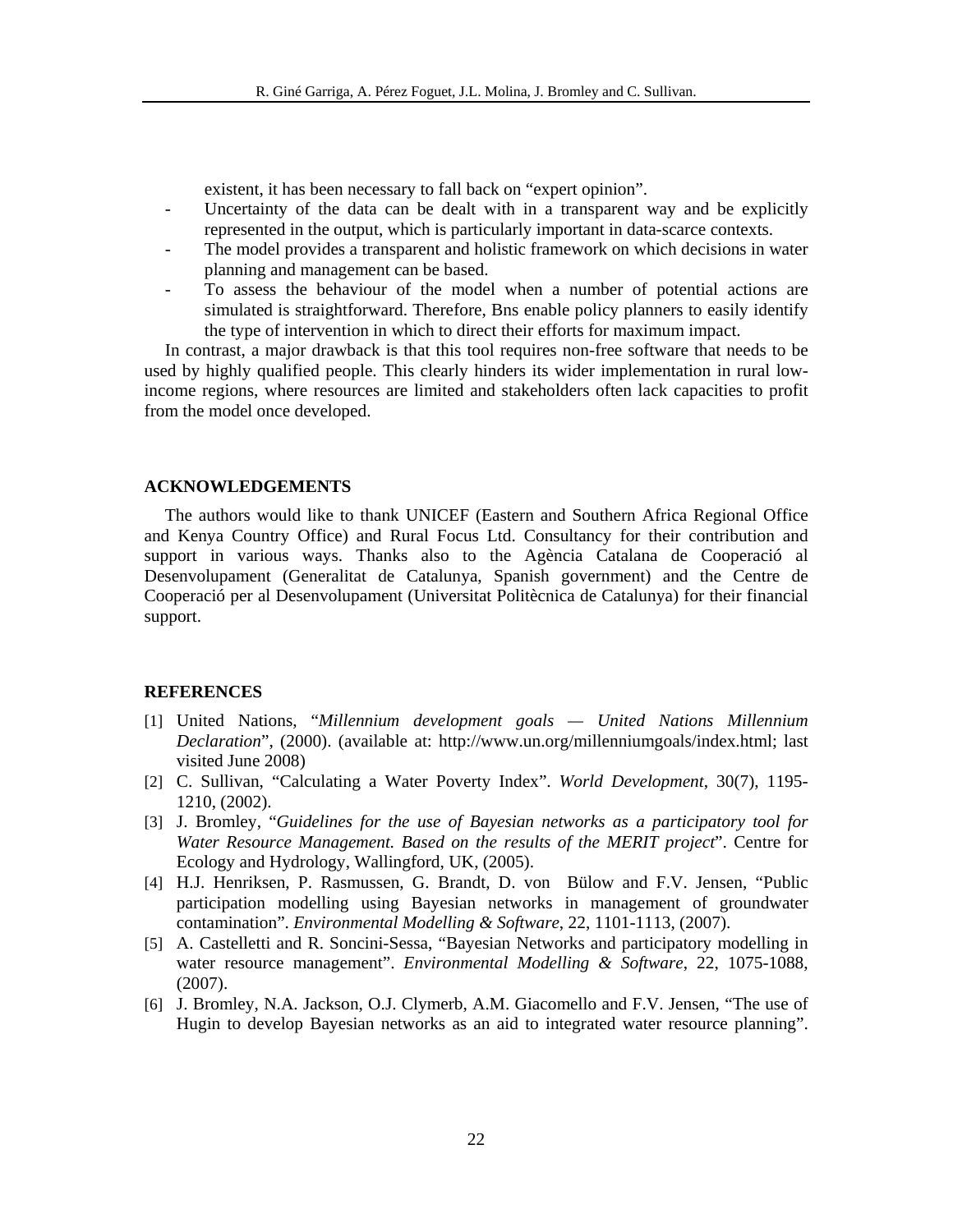*Environmental Modelling & Software*, 20, 231-242, (2005).

- [7] H.J. Henriksen and H.C. Barlebo, "Reflections on the use of Bayesian belief networks for adaptive management". *Journal of Environmental Management*, 88(4), 1025-1036, (2008).
- [8] J.L. Molina, J. Bromley, C. Sullivan, J.L. García Aróstegui and J. Benavente, "Integrated water resources management of overexploited hydrogeological systems using Object-Oriented Bayesian Networks: A case study of the Murcia's Altiplano SE Spain water system". *Environmental Modelling & Software*, in press, (2009).
- [9] F. Martín de Santa Olalla, A. Dominguez, F. Ortega, A. Artigao, C. Fabeiro, "Bayesian networks in planning a large aquifer in Eastern Mancha, Spain". *Environmental Modelling & Software*, 22, 1089-1100, (2007).
- [10] C. Sullivan, J.R. Meigh, A.M. Giacomello, T. Fediw, P. Lawrence, M. Samad, S. Mlote, C. Hutton, J.A. Allan, R.E. Schulze, D.J.M. Dlamini, W. Cosgrove, J. Delli Priscoli, P. Gleick, I. Smout, J. Cobbing, R. Calow, C. Hunt, A. Hussain, M.C. Acreman, J. King, S. Malomo, E.L. Tate, D. O'Regan, S. Milner and I. Steyl, "The Water Poverty Index: Development and application at the community scale". *Natural Resources Forum*, 27, 189-199, (2003).
- [11] ALRMP, "*Arid and Semi Arid Lands. Turkana District Vision and Strategy: 2005-2015"*. The Arid Lands Resource Management Project (ALRMP), Republic of Kenya, Nairobi, (2005).
- [12] UNICEF Government of Kenya, "*Water, schools and health Management Information System (MIS) for Turkana District. Final Report*". Nairobi: UNICEF, (2006).
- [13] Government of Kenya UNICEF, "*Programme of Cooperation: Acceleration of Water Supply and Sanitation towards Reaching Kenya's Millennium Development Goals (2006 – 2011)*". Nairobi: UNICEF, (2006).
- [14] E.O. Odada, D.O. Olago, K.A.A. Kulindwa, F. Bugenyi, K. West, M. Ntiba, S. Wadinga and J. Karimumuryango, "*East African Rift Valley Lakes*". GIWA Regional Assessment 47, Global International Water Assessment, University of Kalmar - United Nations Environment Programme, Sweden, (2004).
- [15] E.O. Odada, D.O. Olago, F. Bugenyi, K.A.A. Kulindwa, J. Karimumuryango, K. West, M. Ntiba, S. Wadinga, P. Aloo-Obudho and P. Achola, "Environmental assessment of the East African Rift Valley". *Aquatic Sciences*, 65, 254–271, (2003).
- [16] World Health Organization and UNICEF, "Global Water Supply and Sanitation Assessment Report 2000". WHO / UNICEF — Joint Monitoring Programme for Water Supply and Sanitation, New York, (2000). (available at: http://www.wssinfo.org).
- [17] S. Cairncross and V. Valdmanis, "*Water Supply, Sanitation and Hygiene Promotion*". Unpublished report.
- [18] P.R., Khanal, "*Participation and governance in Local water Management*". Paper for Alternative Water Forum, Bradford, 1-2 May. Bradford Centre for International Development, University of Bradford, (2003). (available at www.bradford.ac.uk/acad/bcid/seminar/alternative\_water, last visited June 2008).
- [19] P.S. Maro, "The Impact of Decentralization on Spatial Equity and Rural Development in Tanzania". *World Development*, 18(5), 673-693, (2000).